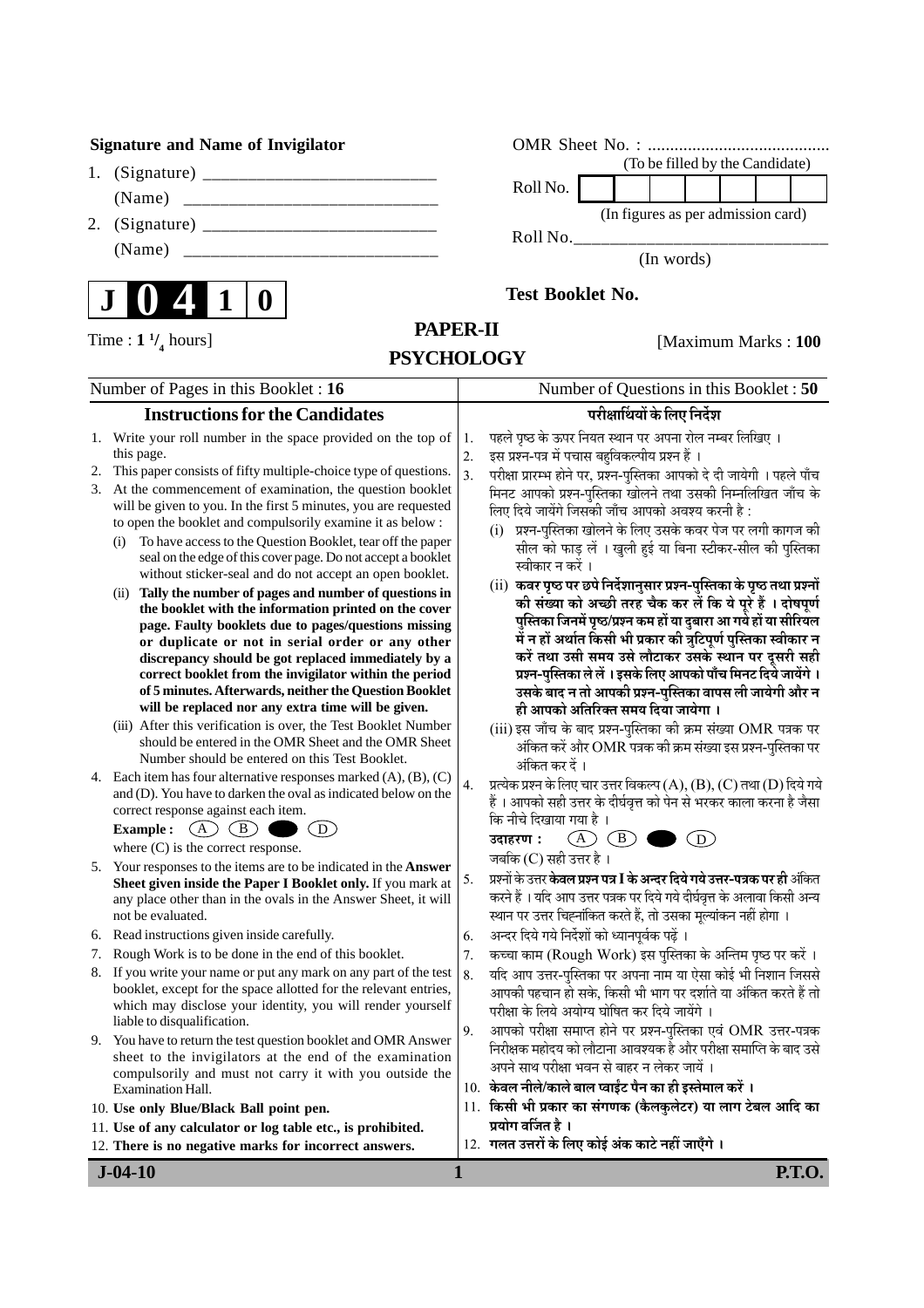## **PSYCHOLOGY Paper – II**

- **Note :** This paper contains **fifty (50)** objective type questions, each question carrying **two (2)** marks. Attempt **all** the questions. There is only one correct answer in each question.
- **1.** Which of the following cannot be inferred from correlations ?
	- (A) Cause and effect relationship
	- (B) Covariance between variables
	- (C) Direction of relationship
	- (D) Percentage of explained variance
- 2. Experimental and Ouasi Experimental cannot be distinguished on the basis of
	- (A) Manipulation of independent variable.
	- (B) Random assignment of subjects to experimental conditions.
	- (C) Studying causal relationship.
	- (D) Applying statistical analysis.
- **3.** Which of the following tests assumes the sample size to be large ?
	- (A) Chi-square test
	- (B) Kalmogrov-Smirnove test
	- (C) Run-test
	- (D) None of these
- **4.** Match List I with List II. **List – I List – II**  (a) Experiment 1. Structured V/s Unstructured (b) Interview 2. Participant V/s Non-participant (c) Observation 3. Etic V/s Emic (d) Cross-cultural 4. True V/s Quasi studies **Codes :** (a) (b) (c) (d)  $(A)$  1 4 3 2 (B) 1 3 4 2 (C) 4 1 2 3 (D) 4 1 3 2
- **5. Assertion (A) :** We cannot remember all the experiences as they are not organised.
	- **Reason (R) :** We can remember the effects of experiences as they are organized.
	- (A) Both (A) and (R) are true and (R) is the reason of (A).
	- (B) Both (A) and (R) are true, but (R) is not the correct explanation of (A).
	- $(C)$  (A) is true, but  $(R)$  is false.
	- (D) (A) is false, but (R) is true.
- **6.** The hemisphere involved in the perception and expression of negative emotions.
	- (A) Right hemisphere
	- (B) Left hemisphere
	- (C) Both Right and Left hemisphere
	- (D) Left or Right hemisphere depends upon intensity
- **7.** Which is the content theory of motivation ?
	- (A) Equity theory
	- (B) Goal setting theory
	- (C) Needs Hierarchy theory
	- (D) Valence-Expectancy theory

**Paper-II 2 J-0410**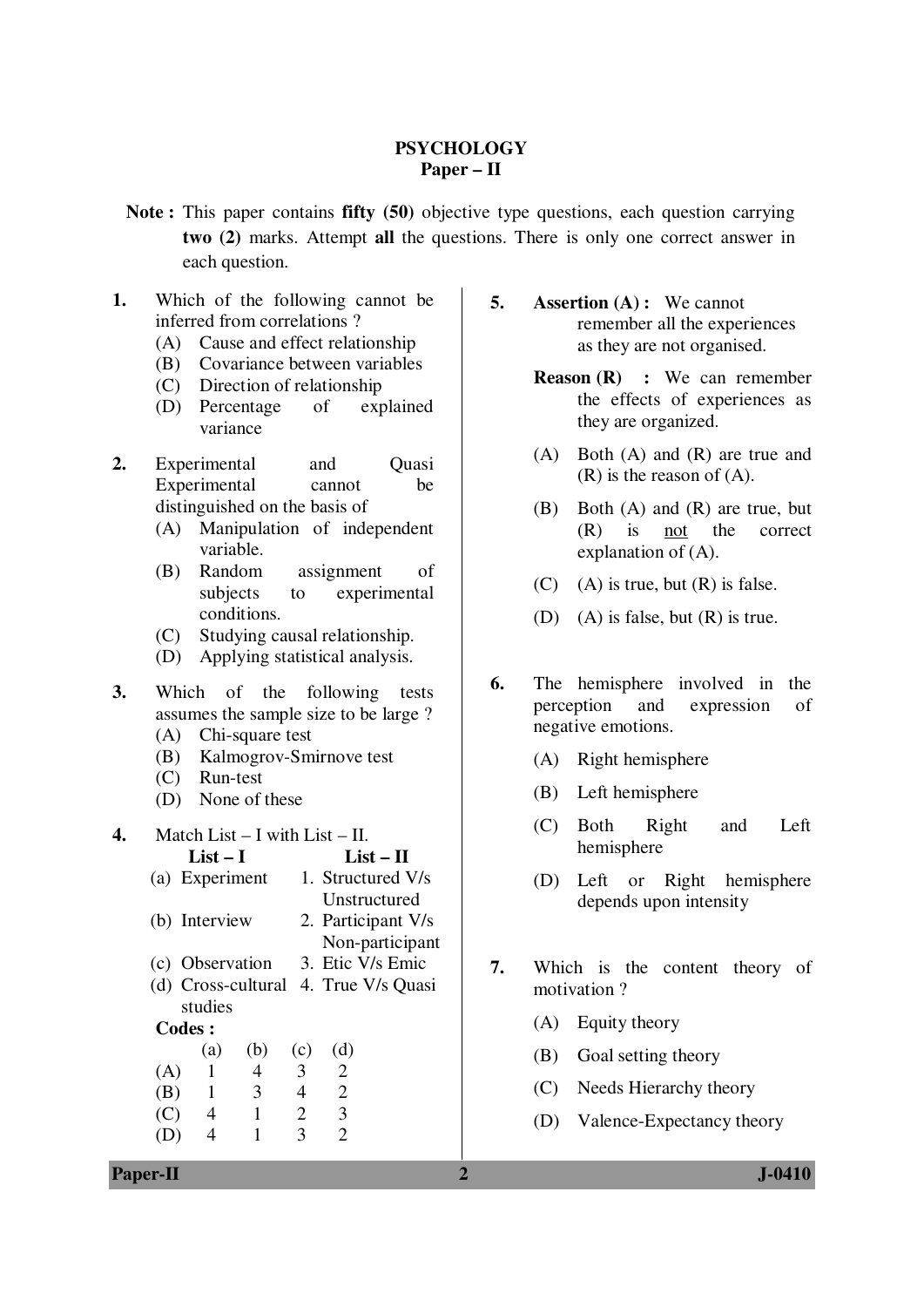## मनोविज्ञान

### ¯ÖÏ¿−Ö¯Ö¡Ö **– II**

−नोट: इस प्रश्नपत्र में पचास (50) बहु-विकल्पीय प्रश्न हैं । प्रत्येक प्रश्न के दो (2) अंक हैं । सभी प्रश्नों के उत्तर दीजिए । प्रत्येक प्रश्न में केवल एक उत्तर ही सही है ।

- 1. सहसम्बन्धों से निम्नांकित में से किसका अनुमान  $-$ नहीं लगाया जा सकता है ?
	- (A) कारण एवं परिणाम सम्बन्ध
	- (B) दो चरों के बीच सहप्रसरण
	- (C) सम्बन्ध का निर्देशन
	- (D) सुस्पष्ट किये गये प्रसरण का प्रतिशत
- 2. प्रायोगिक और अर्द्ध-प्रायोगिक में अन्तर निम्नलिखित के आधार पर नहीं किया जा सकता है :
	- (A) स्वतन्त्र चर का कुशल प्रयोग
	- (B) प्रयोज्यों की प्रायोगिक स्थितियों में यादच्छिक व्यवस्था
	- $(C)$  कारणात्मक सम्बन्ध का अध्ययन करना
	- (D) सांख्यिकीय विश्लेषण प्रयुक्त करना
- 3. Fiम्नॉकित में से कौन सा परीक्षण प्रतिदर्श के बडे आकार की कल्पना करता है  $\,$  ?
	- $(A)$  काई-स्क्वैयर परीक्षण
	- $(B)$  काल्मोग्रोव-स्मिरनोव परीक्षण
	- (C) रन-परीक्षण
	- (D) उपर्युक्त में से कोई नहीं
- **4.** सूची I को सूची II के साथ सुमेलित करें :

| सूची – I             | सूची – II           |
|----------------------|---------------------|
| $(a)$ प्रयोग         | 1. संरचित बनाम      |
|                      | असंरचित             |
| (b) साक्षात्कार      | 2. सहभागी बनाम गैर- |
|                      | सहभागी              |
| $(c)$ प्रेक्षण       | 3. एटिक बनाम एमिक   |
| (d) प्रति-सांस्कृतिक | 4. सत्य बनाम अर्द्ध |
| अध्ययन               |                     |
| कूट :                |                     |
| $(b)$ (c)<br>(a)     | (d)                 |

 $(A)$  1 4 3 2 (B) 1 3 4 2 (C) 4 1 2 3 (D) 4 1 3 2

- **5. अभिकथन (A) :** हम समस्त अनुभवों को स्मरण नहीं कर सकते हैं, क्योंकि वे  $\vec{R}$ मंगठित नहीं होते हैं ।
	- **कारण (R) :** हम अनुभवों के प्रभावों को याद रख सकते हैं, क्योंकि वे संगठित होते हैं ।
	- (A) (A) और (R) दोनों सत्य हैं और (R),  $(A)$  का कारण है।
	- (B) (A) और  $(R)$  दोनों सत्य हैं, परन्तु $(R)$ , (A) की सही व्याख्या नहीं है ।
	- (C) (A) सत्य है, परन्तु (R) असत्य है।
	- (D) (A) असत्य है, परन्तु (R) सत्य है ।
- **6.** − नकारात्मक संवेगों का प्रत्यक्षण और अभिव्यक्ति से जुड़ा गोलार्द्ध
	- (A) दायाँ गोलार्द्ध
	- $(B)$  बायाँ गोलार्द्ध
	- (C) दायाँ और बायाँ गोलार्द्ध
	- $(D)$   $\overline{d}$ विता के आधार पर बाया दायाँ गोलार्द्ध
- 7. ¥अभिप्रेरणा का अंतर्वस्तु सिद्धान्त कौन सा है ?
	- $(A)$  समता सिद्धान्त
	- (B) लक्ष्य निर्धारण सिद्धान्त
	- (C) । आवश्यकता अधिक्रम सिद्धान्त
	- (D) कर्षण शक्ति-प्रत्याशा सिद्धान्त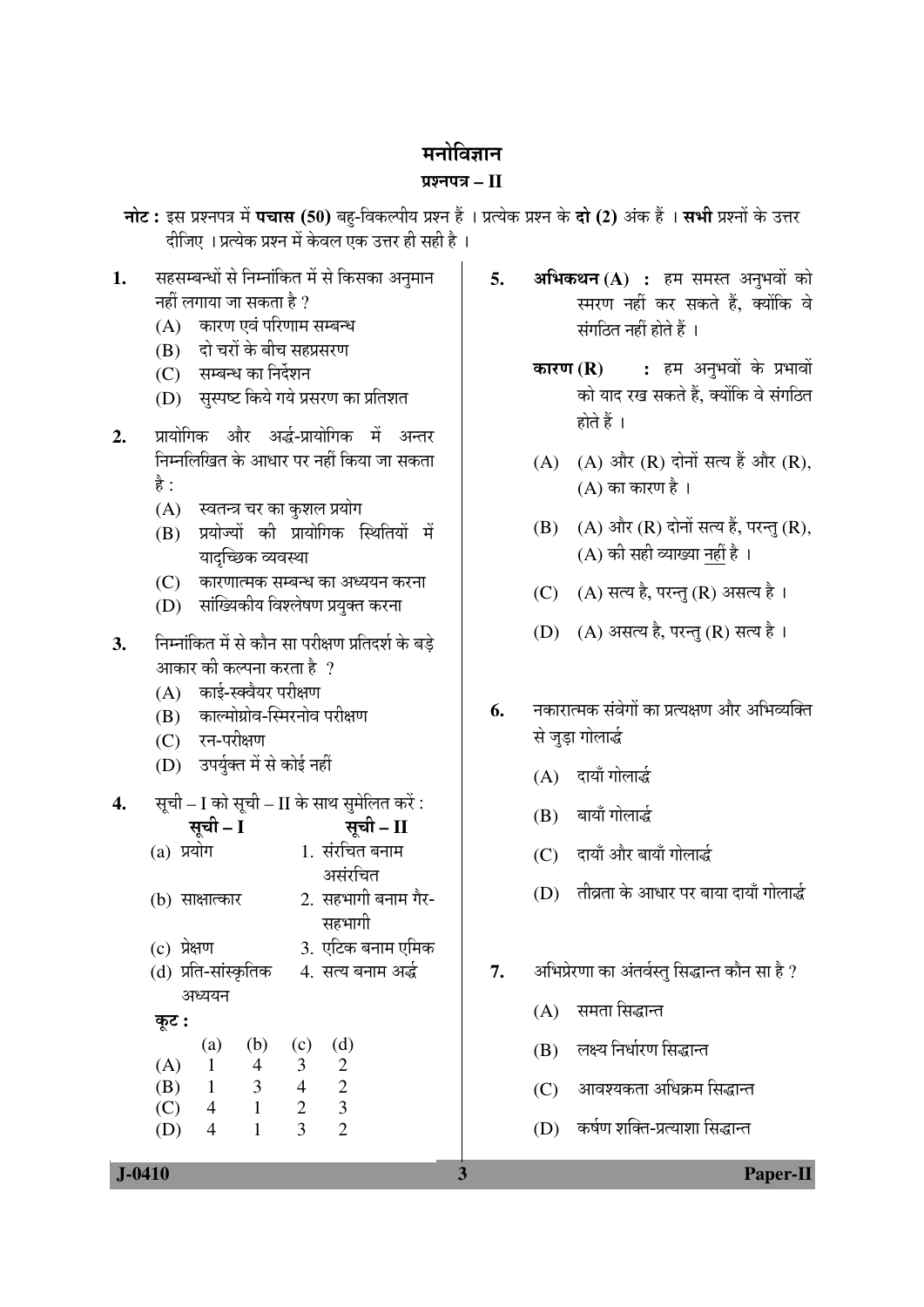| 8.  | Match List $-$ I with List $-$ II and<br>indicate your answer by using the<br>codes given below the list.<br>$List-I$<br>$List - II$                                                                                                                                                                                   | 11. | Speed and Power tests cannot be<br>distinguished<br>basis<br>the<br>on<br>of<br>following:                                                                                                                                                  |
|-----|------------------------------------------------------------------------------------------------------------------------------------------------------------------------------------------------------------------------------------------------------------------------------------------------------------------------|-----|---------------------------------------------------------------------------------------------------------------------------------------------------------------------------------------------------------------------------------------------|
|     | 1. Desire to achieve<br>(a) Expectancy<br>theory<br>a particular goal.<br>(b) Equity theory 2. Making choices<br>based on                                                                                                                                                                                              |     | (A)<br>Time limit<br>(B)<br>Length of test<br>Difficulty level<br>(C)<br>Verbal or non-verbal contents<br>(D)                                                                                                                               |
|     | perceived<br>expectations.<br>3. Motivation based<br>(c) Goal-setting<br>theory<br>existence,<br>on<br>relatedness<br>and<br>growth needs.<br>$(d)$ ERG<br>4. Motivation<br>influenced<br>by<br>of                                                                                                                     | 12. | general relation<br>perceiving<br>A<br>capacity which represent<br>one's<br>intelligence, which<br>potential<br>$-$ is<br>independent of socialization and<br>education is<br>Crystallized intelligence<br>(A)<br>Fluid intelligence<br>(B) |
|     | perception<br>how fairly one is<br>treated.                                                                                                                                                                                                                                                                            |     | Abstract intelligence<br>(C)<br>General intelligence factor<br>(D)                                                                                                                                                                          |
|     | <b>Codes:</b><br>(b)<br>(d)<br>(c)<br>(a)<br>(A)<br>$\overline{2}$<br>3<br>$\overline{4}$<br>$\mathbf{1}$<br>$\mathfrak{Z}$<br>$\mathbf{1}$<br>2<br>$\overline{4}$<br>(B)<br>3<br>$\overline{2}$<br>$\overline{4}$<br>$\mathbf{1}$<br>(C)<br>$\overline{3}$<br>$\overline{2}$<br>$\mathbf{1}$<br>$\overline{4}$<br>(D) | 13. | Which of the following researchers<br>found psychometric evidence for<br>Freud's concepts?<br>Eysenck<br>(A)<br>Cattell<br>(B)                                                                                                              |
| 9.  | Match List $-$ I with List $-$ II and<br>select the correct answer using the<br>codes given below the lists.                                                                                                                                                                                                           |     | Guilford<br>(C)<br>None of these<br>(D)                                                                                                                                                                                                     |
|     | $List-I$<br>$List - II$<br>(a) Psychoanalytic 1. Carl Rogers<br>approach<br>(b) Instinct theory<br>2. Maslow<br>(c) Growth and<br>3. Freud<br>deficiency<br>motivation<br>4. McDougall<br>(d) Humanistic                                                                                                               | 14. | Inferiority complex is associated<br>with<br>feeling of inadequacy<br>(a)<br>(b)<br>powerlessness<br>experiences of all children<br>(c)<br>(d)<br>helplessness<br>(A)<br>$(a)$ , $(b)$ and $(c)$<br>(B)<br>$(b)$ , $(c)$ and $(d)$          |
|     | approach<br>Codes :<br>(d)<br>(a)<br>(b)<br>(c)                                                                                                                                                                                                                                                                        |     | $(a)$ , $(b)$ and $(d)$<br>(C)<br>$(c)$ and $(d)$<br>(D)                                                                                                                                                                                    |
|     | 3<br>(A)<br>$\overline{4}$<br>$\overline{c}$<br>$\mathbf{1}$<br>3 <sup>1</sup><br>$\frac{2}{2}$<br>(B)<br>$\overline{4}$<br>$\mathbf{1}$<br>$\overline{4}$<br>$\mathfrak{Z}$<br>$\mathbf{1}$<br>(C)<br>$\overline{1}$<br>3<br>$\overline{4}$<br>$\overline{2}$<br>(D)                                                  | 15. | The part of the autonomic nervous<br>when<br>activated,<br>system,<br>is<br>responsible for the body's 'fight or                                                                                                                            |
| 10. | Which of the following is not used<br>for measuring intelligence?<br>Reaction time experiments<br>(A)<br>Projective tests<br>(B)<br>Psychometric tests<br>(C)<br>Performance tests<br>(D)                                                                                                                              |     | flight' sensation.<br>Brain stem<br>(A)<br>Limbic system<br>(B)<br>Sympathetic nervous system<br>(C)<br>Para-sympathetic<br>(D)<br>nervous<br>system                                                                                        |
|     | <b>Paper-II</b>                                                                                                                                                                                                                                                                                                        | 4   | $J-0410$                                                                                                                                                                                                                                    |

- **11.** Speed and Power tests cannot be distinguished on the basis of following :
	- (A) Time limit
	- (B) Length of test
	- (C) Difficulty level
	- (D) Verbal or non-verbal contents
- **12.** A general relation perceiving capacity which represent one's potential intelligence, which is independent of socialization and education is
	- (A) Crystallized intelligence
	- (B) Fluid intelligence
	- (C) Abstract intelligence
	- (D) General intelligence factor
- **13.** Which of the following researchers found psychometric evidence for Freud's concepts ?
	- (A) Eysenck
	- (B) Cattell
	- (C) Guilford
	- (D) None of these
- **14.** Inferiority complex is associated with
	- (a) feeling of inadequacy
	- (b) powerlessness
	- (c) experiences of all children
	- (d) helplessness
	- $(A)$   $(a)$ ,  $(b)$  and  $(c)$
	- (B) (b), (c) and (d)
	- $(C)$  (a), (b) and (d)
	- $(D)$  (c) and  $(d)$
- **15.** The part of the autonomic nervous system, when activated, is responsible for the body's 'fight or flight' sensation.
	- (A) Brain stem
	- (B) Limbic system
	- (C) Sympathetic nervous system
	- (D) Para-sympathetic nervous system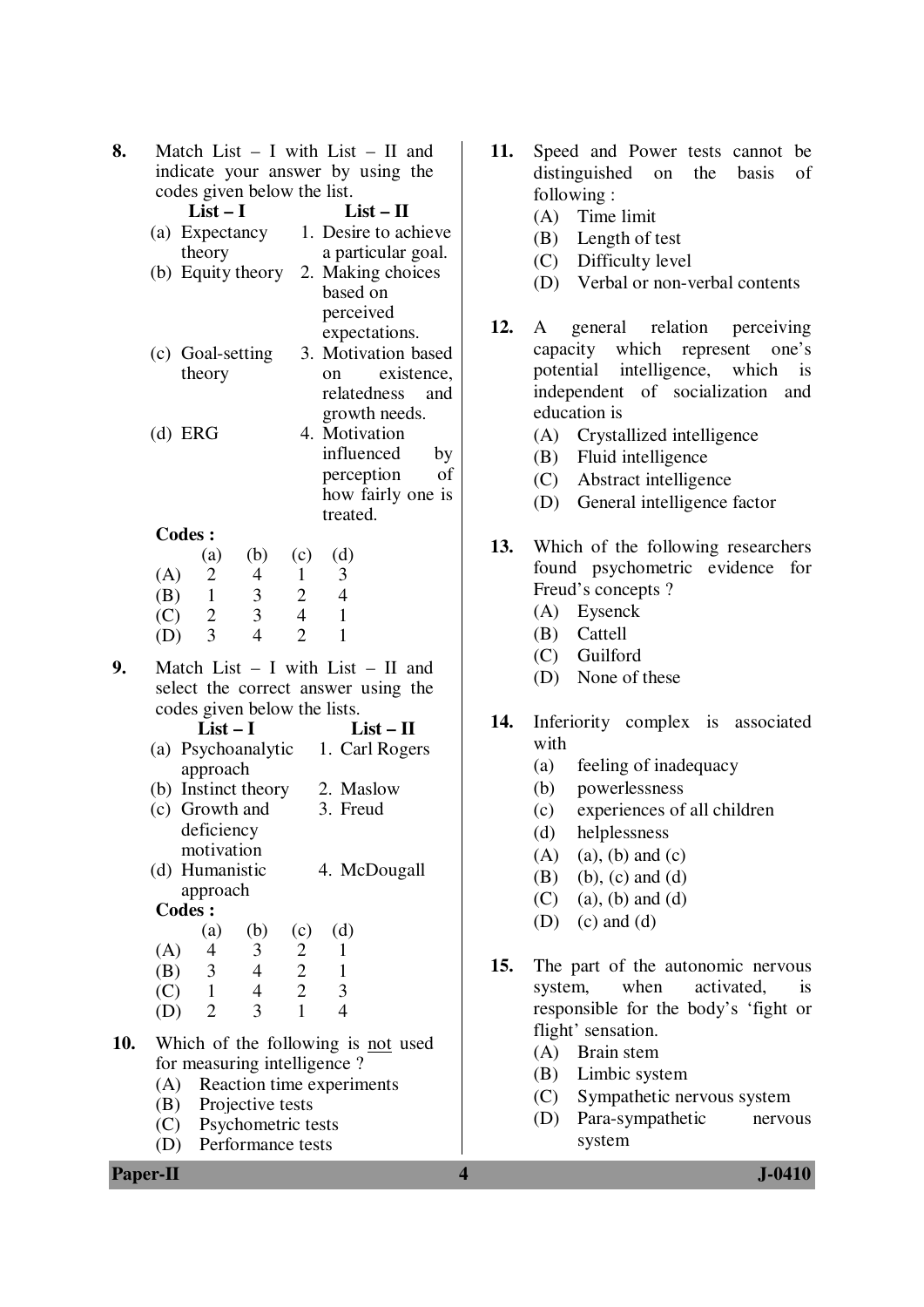| 8.  |                                                                             |                                                 | सूची – I को सूची – II के साथ सुमेलित करें       |
|-----|-----------------------------------------------------------------------------|-------------------------------------------------|-------------------------------------------------|
|     |                                                                             |                                                 | और नीचे दिये कूटों से सही उत्तर का चयन          |
|     | करें :<br>सूची - I                                                          |                                                 |                                                 |
|     | $(a)$ प्रत्याशा                                                             |                                                 | सूची – II<br>1. विशेष लक्ष्य को प्राप्त         |
|     | सिद्धान्त                                                                   |                                                 | करने की इच्छा ।                                 |
|     | $(b)$ समता                                                                  |                                                 | 2. प्रात्यक्षित प्रत्याशाओं के                  |
|     | सिद्धान्त                                                                   |                                                 | आधार पर विकल्प का                               |
|     |                                                                             | चयन ।                                           |                                                 |
|     | (c) लक्ष्य-निर्धारण                                                         |                                                 | 3. अस्तित्व, सम्बद्धता और                       |
|     | सिद्धान्त                                                                   |                                                 | वृद्धि की आवश्यकताओं                            |
|     |                                                                             |                                                 | पर आधारित अभिप्रेरणा ।                          |
|     | (d) ई. आर. जी.                                                              |                                                 | 4. इसका प्रत्यक्षीकरण कि                        |
|     |                                                                             |                                                 | उसके साथ किस प्रकार                             |
|     |                                                                             |                                                 | का व्यवहार किया जाता है ।                       |
|     | कूट :                                                                       |                                                 |                                                 |
|     |                                                                             | (a) (b) (c)<br>2 4 1<br>1 3 2<br>2 3 4<br>3 4 2 | (d)<br>$\overline{\mathbf{3}}$                  |
|     |                                                                             |                                                 | $\overline{4}$                                  |
|     | (A) $\begin{array}{cc} 2 \\ 2 \\ (B) & 1 \\ (C) & 2 \\ (D) & 3 \end{array}$ |                                                 | $\overline{1}$<br>$\mathbf{1}$                  |
|     |                                                                             |                                                 |                                                 |
| 9.  |                                                                             |                                                 | सूची - I को सूची - II के साथ सुमेलित करें       |
|     |                                                                             |                                                 | और नीचे दिये कूटों से सही उत्तर का चयन          |
|     | करें :<br>सूची - I                                                          |                                                 | सूची - II                                       |
|     | (a) मनोविश्लेषिक                                                            |                                                 | 1. कार्ल रॉजर्स                                 |
|     | उपागम                                                                       |                                                 |                                                 |
|     | (b) सहजवृत्ति                                                               |                                                 | 2. मास्लो                                       |
|     | (c) संवृद्धि एवं कमी                                                        |                                                 | 3. फ्रॉयड                                       |
|     | अभिप्रेरणा                                                                  |                                                 |                                                 |
|     | (d) मानवतावादी उपागम   4. मैकडूगल                                           |                                                 |                                                 |
|     | कूट :                                                                       |                                                 |                                                 |
|     | (A) (a) (b) (c)<br>(B) 3 4 2<br>(C) 1 4 2<br>(D) 2 3 1                      |                                                 | (d)                                             |
|     |                                                                             |                                                 | $\begin{array}{c} 1 \\ 1 \\ 3 \\ 4 \end{array}$ |
|     |                                                                             |                                                 |                                                 |
|     |                                                                             |                                                 |                                                 |
| 10. |                                                                             |                                                 | बुद्धि को मापने के लिये निम्नांकित में से किसका |
|     | उपयोग नहीं किया जाता है ?                                                   |                                                 |                                                 |
|     | (A) प्रतिक्रिया काल परीक्षण                                                 |                                                 |                                                 |
|     | (B) प्रक्षेपी परीक्षण                                                       |                                                 |                                                 |
|     | (C) मनोमितिक परीक्षण                                                        |                                                 |                                                 |
|     | (D) निष्पन्नता परीक्षण                                                      |                                                 |                                                 |

- 11. गति और शक्ति में निम्नांकित के आधार पर भेद नहीं किया जा सकता है :
	- $(A)$  समय सीमा
	- (B) परीक्षण की लम्बाई
	- $(C)$  कठिनाई का स्तर
	- (D) वाचिक या गैर-वाचिक अंतर्वस्त्
- 12. सामान्य सम्बन्ध-प्रत्यक्षीकरण क्षमता जो व्यक्ति की संभाव्य बुद्धि निरूपित करती है, जो समाजीकरण और शिक्षा से स्वतन्त्र है, वो है:
	- (A) स्फटित बुद्धि

कि

- (B) तरल बुद्धि
- (C) अमूर्त बुद्धि
- (D) सामान्य बुद्धि कारक
- 13. फ्रॉयड की अवधारणाओं के लिये मनोमितिक प्रमाण निम्नांकित में से कौन से शोधकर्ता ने पाया ?
	- $(A)$  आइजेंक
	- (B) कैटेल
	- $(C)$  गिलफर्ड
	- (D) उपर्युक्त में से कोई नहीं ।
- हीन भावना ग्रंथि निम्नलिखित से सम्बन्धित है : 14.
	- अपर्याप्तता की भावना  $(a)$
	- (b) अशक्तता
	- (c) समस्त बच्चों के अनुभव
	- (d) असहायपन
	- (A) (a), (b) और (c)
	- (B) (b), (c) और (d)
	- (C) (a), (b) और (d)
	- (D) (c) और (d)
- स्वचालित तन्त्रिका तन्त्र का अंश जब सक्रिय  $15.$ होता है, तो वह देह के 'युद्ध या पलायन' संवेदन के लिये जिम्मेदार होता है
	- $(A)$  मस्तिष्क स्तंभ

5

- (B) उपवल्कुटीय तंत्र
- $(C)$  अनुकंपी तंत्रिका तंत्र
- (D) परा-अनुकंपी तंत्रिका तंत्र

## $J - 0410$

Paper-II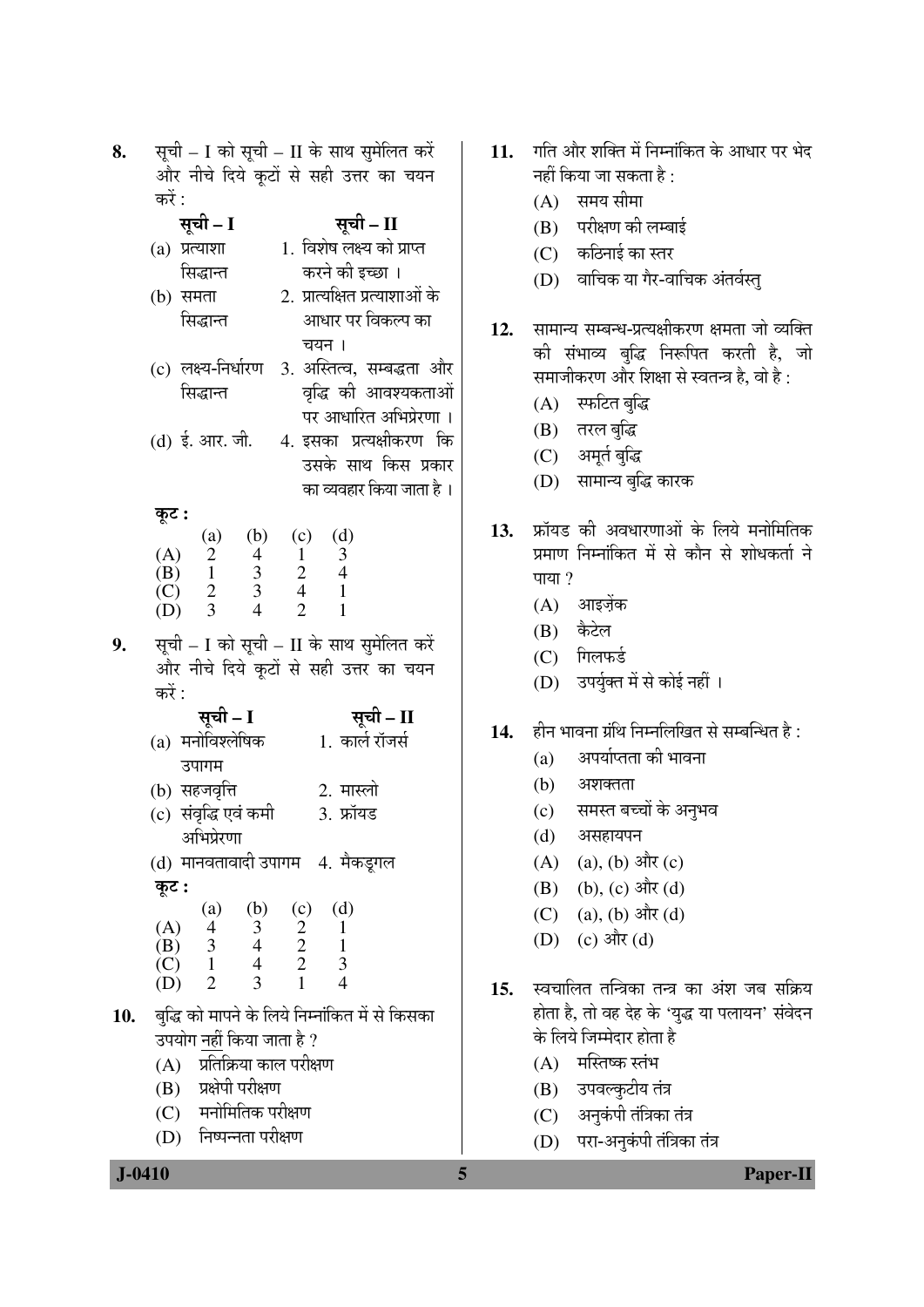| 16. | Match List $-$ I with List $-$ II.                                                                                                      | 20. | Given below are two statements, one                      |
|-----|-----------------------------------------------------------------------------------------------------------------------------------------|-----|----------------------------------------------------------|
|     | $List-I$<br>$List - II$                                                                                                                 |     | labelled as Assertion (A) and the                        |
|     | (a) McKellar 1. Assimilation and                                                                                                        |     | other is labelled as Reason (R).                         |
|     | accommodation.                                                                                                                          |     | <b>Assertion</b> (A): Type A persons                     |
|     | 2. Rational thinking.<br>$(b)$ Freud                                                                                                    |     | show anger, hostility, time                              |
|     | (c) Piaget<br>3. Pre-conscious,                                                                                                         |     | urgency and depression.                                  |
|     | conscious and                                                                                                                           |     | <b>Reason (R)</b> : Type A persons are                   |
|     | unconscious.                                                                                                                            |     | more prone to cardio-vascular                            |
|     | 4. Divergent thinking.<br>(d) Guilford                                                                                                  |     | diseases.                                                |
|     | Codes :                                                                                                                                 |     | In the context of the above two                          |
|     | (d)<br>(a)<br>(b)<br>(c)                                                                                                                |     | statements, which one<br>of<br>the                       |
|     | $\overline{c}$<br>(A)<br>3<br>$\mathbf{1}$<br>4                                                                                         |     | following is correct?                                    |
|     | $\mathfrak{Z}$<br>$\mathbf{1}$<br>$\overline{4}$<br>(B)                                                                                 |     | Codes :                                                  |
|     | $\frac{2}{3}$<br>$\overline{4}$<br>$\mathbf{1}$<br>(C)                                                                                  |     | (A)<br>$(A)$ is correct, but $(R)$ is                    |
|     | $rac{2}{3}$<br>$\overline{2}$<br>$\overline{4}$<br>$\mathbf{1}$<br>(D)                                                                  |     |                                                          |
|     |                                                                                                                                         |     | wrong.                                                   |
| 17. | Creativity is<br>measured<br>the<br>on                                                                                                  |     | Both $(A)$ and $(R)$ are correct.<br>(B)                 |
|     | dimension of                                                                                                                            |     | $(A)$ is wrong, but $(R)$ is<br>(C)                      |
|     | originality<br>(B) applicability<br>(A)                                                                                                 |     | correct.                                                 |
|     | flexibility<br>all of the above<br>(D)<br>(C)                                                                                           |     | Both $(A)$ and $(R)$ are wrong.<br>(D)                   |
| 18. | Match List $- I$ with List $- II$ .                                                                                                     | 21. | In verbal conditioning experiments                       |
|     | $List - II$<br>$List-I$                                                                                                                 |     | following variables<br>the<br>are                        |
|     | (a) Ability to think 1. Syllogistic                                                                                                     |     | controlled                                               |
|     | ahead.<br>reasoning                                                                                                                     |     | Nature of verbal tasks<br>(a)                            |
|     | 2. Planning<br>(b) Inference<br>drawn                                                                                                   |     | Nature of reinforcement<br>(b)                           |
|     | from one particular                                                                                                                     |     | Meaningfulness of material<br>(c)                        |
|     | another<br>to                                                                                                                           |     | Familiarity of material<br>(d)                           |
|     | particular.                                                                                                                             |     | (A)<br>(a) and (b) are correct.                          |
|     | (c) Evaluation of<br>3. Analogy                                                                                                         |     | (b) and (c) are correct.<br>(B)                          |
|     | whether a                                                                                                                               |     | (c) and (d) are correct.<br>(C)                          |
|     | conclusion follows                                                                                                                      |     | (a) and (d) are correct.<br>(D)                          |
|     | on from two                                                                                                                             | 22. |                                                          |
|     | premises.                                                                                                                               |     | Indicate the correct sequence of                         |
|     | 4. Inductive<br>(d) Drawing                                                                                                             |     | stages in creative thinking                              |
|     | conclusions from<br>reasoning                                                                                                           |     | Incubation<br>(b) Preparation<br>(a)                     |
|     | several                                                                                                                                 |     | Evaluation<br>(d)<br>Illumination<br>(c)                 |
|     | observations.                                                                                                                           |     | (A)<br>(a), (c), (d), (b)                                |
|     | <b>Codes:</b>                                                                                                                           |     | (B)<br>$(b)$ , (a), (d), (c)                             |
|     |                                                                                                                                         |     | (C)<br>(a), (b), (c), (d)                                |
|     | (b)<br>(c)<br>(d)<br>$\left( a\right)$                                                                                                  |     | (d), (a), (b), (c)<br>(D)                                |
|     | $\frac{2}{1}$<br>$\begin{array}{c} 4 \\ 3 \\ 2 \end{array}$<br>$\begin{array}{c} 3 \\ 4 \\ 3 \end{array}$<br>(A)<br>$\mathbf{1}$<br>(B) | 23. | Match List $-$ I with List $-$ II.                       |
|     | $\frac{2}{4}$<br>$\mathbf{1}$<br>(C)                                                                                                    |     | $List-I$<br>$List - II$                                  |
|     | 3<br>$\overline{2}$<br>$\overline{4}$<br>$\mathbf{1}$<br>(D)                                                                            |     | (Obstacles in<br>(Names of                               |
|     |                                                                                                                                         |     | problem<br>Psychologists)                                |
| 19. | Psychoanalytic theory basically is                                                                                                      |     | solving)                                                 |
|     | concerned with                                                                                                                          |     | (a) Functional<br>1. Duncker                             |
|     | of<br>analysis<br>unconscious<br>(a)                                                                                                    |     | fixedness                                                |
|     | motives.                                                                                                                                |     | (b) Mental set<br>2. Luchins                             |
|     | psycho-sexual development.<br>(b)                                                                                                       |     | (c) Analogies<br>3. Glik & Holyoak                       |
|     | structure of personality in<br>(c)                                                                                                      |     | (d) Heuristics<br>4. Newell & Simon                      |
|     | terms of id, ego and superego.                                                                                                          |     | <b>Codes:</b>                                            |
|     | (d)<br>ego-identity.                                                                                                                    |     | (d)<br>(a)<br>(b)                                        |
|     | $(b)$ , $(c)$ and $(d)$<br>(A)                                                                                                          |     | $\mathfrak{Z}$<br>(A)<br>$\overline{4}$<br>1             |
|     | (B)<br>$(a)$ , $(b)$ and $(c)$                                                                                                          |     | $\frac{3}{1}$<br>$\frac{2}{4}$<br>$\mathbf 1$<br>(B)     |
|     | $(b)$ and $(c)$<br>(C)                                                                                                                  |     | (c) $\frac{2}{4}$ $\frac{4}{3}$<br>$\overline{3}$<br>(C) |
|     | (D)<br>$(a)$ , $(c)$ and $(d)$                                                                                                          |     | $\mathbf{1}$<br>$\overline{2}$<br>$\overline{4}$<br>(D)  |
|     | <b>Paper-II</b>                                                                                                                         | 6   | $J - 0410$                                               |
|     |                                                                                                                                         |     |                                                          |

| 20. |                                                                     |                              |                | Given below are two statements, one<br>labelled as Assertion (A) and the |  |  |
|-----|---------------------------------------------------------------------|------------------------------|----------------|--------------------------------------------------------------------------|--|--|
|     |                                                                     |                              |                | other is labelled as Reason (R).                                         |  |  |
|     | <b>Assertion</b> (A): Type A persons<br>show anger, hostility, time |                              |                |                                                                          |  |  |
|     |                                                                     |                              |                | urgency and depression.                                                  |  |  |
|     |                                                                     |                              |                | <b>Reason (R)</b> : Type A persons are                                   |  |  |
|     |                                                                     |                              |                | more prone to cardio-vascular                                            |  |  |
|     |                                                                     | diseases.                    |                | In the context of the above two                                          |  |  |
|     |                                                                     |                              |                | statements, which one of the                                             |  |  |
|     | following is correct?                                               |                              |                |                                                                          |  |  |
|     | <b>Codes:</b>                                                       |                              |                |                                                                          |  |  |
|     |                                                                     | wrong.                       |                | $(A)$ $(A)$ is correct, but $(R)$<br>is                                  |  |  |
|     |                                                                     |                              |                | $(B)$ Both $(A)$ and $(R)$ are correct.                                  |  |  |
|     |                                                                     |                              |                | $(C)$ $(A)$ is wrong, but $(R)$ is                                       |  |  |
|     |                                                                     | correct.                     |                |                                                                          |  |  |
|     | (D)                                                                 |                              |                | Both $(A)$ and $(R)$ are wrong.                                          |  |  |
| 21. |                                                                     |                              |                | In verbal conditioning experiments                                       |  |  |
|     | the                                                                 |                              |                | following variables<br>are                                               |  |  |
|     | controlled                                                          |                              |                |                                                                          |  |  |
|     | (a) Nature of verbal tasks<br>(b) Nature of reinforcement           |                              |                |                                                                          |  |  |
|     |                                                                     |                              |                | (c) Meaningfulness of material                                           |  |  |
|     | (d) Familiarity of material                                         |                              |                |                                                                          |  |  |
|     | $(A)$ (a) and (b) are correct.                                      |                              |                |                                                                          |  |  |
|     | $(B)$ (b) and (c) are correct.                                      |                              |                |                                                                          |  |  |
|     | $(C)$ (c) and (d) are correct.                                      |                              |                |                                                                          |  |  |
|     | (D)                                                                 | $(a)$ and $(d)$ are correct. |                |                                                                          |  |  |
| 22. |                                                                     |                              |                | Indicate the correct sequence of                                         |  |  |
|     | stages in creative thinking                                         |                              |                |                                                                          |  |  |
|     | (a)                                                                 |                              |                | Incubation (b) Preparation                                               |  |  |
|     | (A) (a), (c), (d), (b)                                              |                              |                | (c) Evaluation (d) Illumination                                          |  |  |
|     | $(B)$ (b), (a), (d), (c)                                            |                              |                |                                                                          |  |  |
|     | (C) (a), (b), (c), (d)                                              |                              |                |                                                                          |  |  |
|     | (D) (d), (a), (b), (c)                                              |                              |                |                                                                          |  |  |
| 23. | Match List $- I$ with List $- II$ .                                 |                              |                |                                                                          |  |  |
|     | $List-I$                                                            |                              |                | $List - II$                                                              |  |  |
|     | (Obstacles in                                                       | problem                      |                | (Names of<br><b>Psychologists</b> )                                      |  |  |
|     |                                                                     | solving)                     |                |                                                                          |  |  |
|     | (a) Functional                                                      |                              |                | 1. Duncker                                                               |  |  |
|     | fixedness<br>(b) Mental set                                         |                              |                | 2. Luchins                                                               |  |  |
|     | (c) Analogies                                                       |                              |                | 3. Glik & Holyoak                                                        |  |  |
|     | (d) Heuristics                                                      |                              |                | 4. Newell & Simon                                                        |  |  |
|     | <b>Codes:</b>                                                       |                              |                |                                                                          |  |  |
|     | (a)                                                                 | (b)                          | $\binom{c}{2}$ | $\left(\frac{d}{d}\right)$                                               |  |  |
|     | (A)<br>1                                                            | 4                            |                | 3                                                                        |  |  |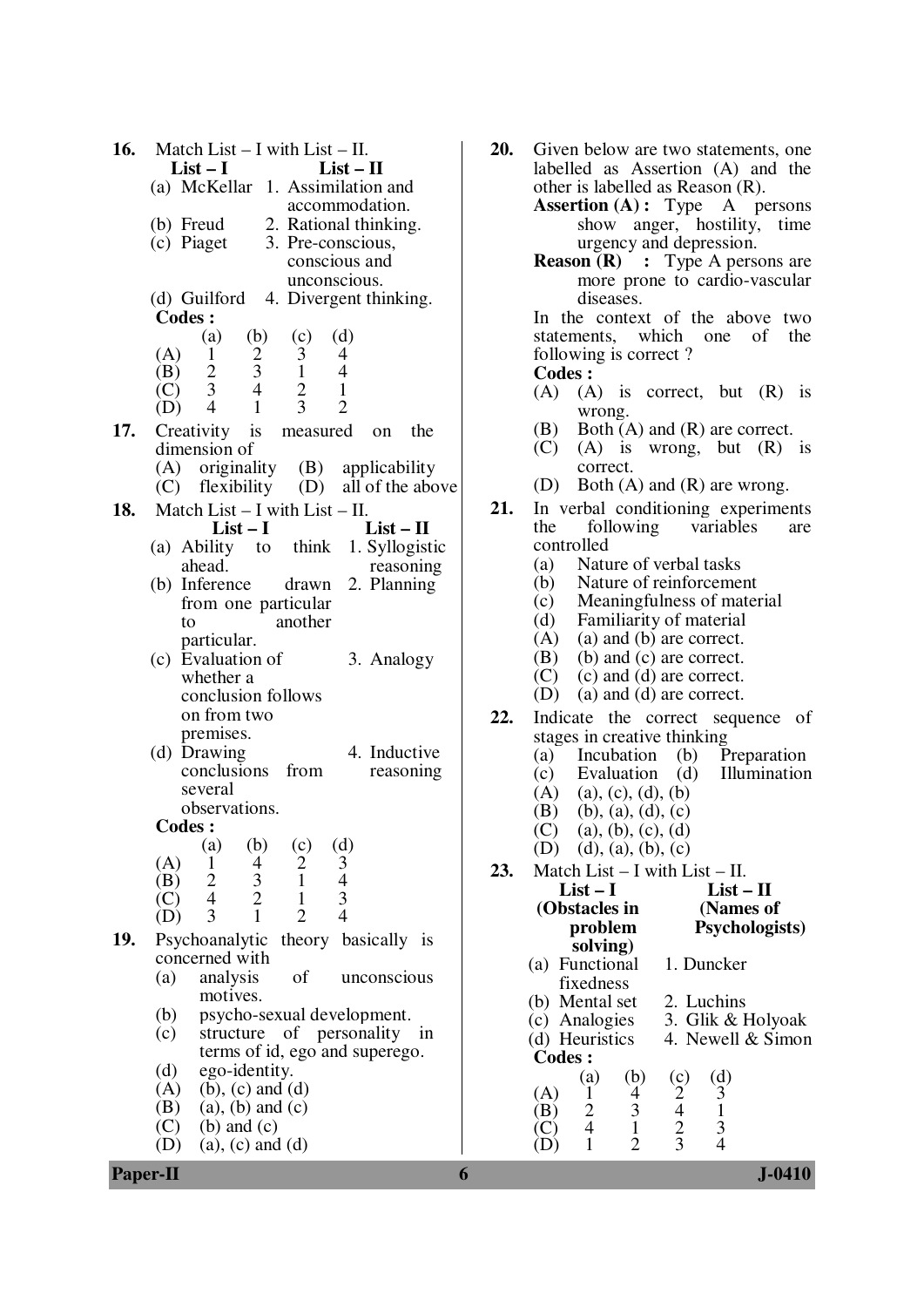| 16. | सूची – I को सूची – II के साथ सुमेलित करें :                                                               |
|-----|-----------------------------------------------------------------------------------------------------------|
|     | सूची - II<br>सूची – I                                                                                     |
|     | (a) मैककैलर 1. आत्मसात्करण एवं                                                                            |
|     | समंजन                                                                                                     |
|     | (b) फ्रॉयड          2. संविवेक चिंतन<br>(c) पियाजे          3. अग्र-चेतन, चेत                             |
|     | 3. अग्र-चेतन, चेतन और                                                                                     |
|     | अचेतन                                                                                                     |
|     | (d) गिलफर्ड 4. अपसारी चिंतन                                                                               |
|     | कूट :                                                                                                     |
|     |                                                                                                           |
|     |                                                                                                           |
|     |                                                                                                           |
|     |                                                                                                           |
|     | (A) (a) (b) (c) (d)<br>(A) 1 2 3 4<br>(B) 2 3 1 4<br>(C) 3 4 2 1<br>(D) 4 1 3 2                           |
|     |                                                                                                           |
|     | 17. सृजनात्मकता को निम्नलिखित आयामों पर मापा                                                              |
|     | जाता है :                                                                                                 |
|     | (A) मौलिकता (B) प्रयुक्तता                                                                                |
|     | (D) उपर्युक्त सभी<br>(C) लचीलापन                                                                          |
|     |                                                                                                           |
|     | 18. सूची – I को सूची – II के साथ सुमेलित करें :                                                           |
|     |                                                                                                           |
|     |                                                                                                           |
|     | लगाने की योग्यता                                                                                          |
|     | (b) एक विशेष से दूसरे 2. नियोजन                                                                           |
|     | विशेष का अनुमान                                                                                           |
|     | लगाना                                                                                                     |
|     | (c) इस बात का मूल्यांकन 3. सादृश्य                                                                        |
|     | कि क्या दो आधार-                                                                                          |
|     | वाक्यों से निष्कर्ष<br>निकलता है                                                                          |
|     |                                                                                                           |
|     | (d) बहुत से प्रेक्षणों से 4. आगमनात्मक<br>निष्कर्ष निकालना<br>तर्कणा                                      |
|     |                                                                                                           |
|     | कूट :                                                                                                     |
|     | (a) (b) (c) (d)                                                                                           |
|     |                                                                                                           |
|     | $\begin{array}{c} 4 \\ 3 \\ 2 \end{array}$<br>$\begin{array}{c} 2 \\ 1 \\ 1 \end{array}$<br>$\frac{3}{4}$ |
|     | $\mathbf{1}$<br>$\overline{2}$<br>$\overline{4}$                                                          |
|     | (d) $\frac{1}{2}$<br>(c) $\frac{4}{2}$<br>(D) $\frac{5}{2}$                                               |
| 19. | मनोवैश्लेषिक सिद्धान्त मूलभूत<br>से<br>रूप                                                                |
|     | निम्नलिखित के साथ सम्बन्धित हैं :                                                                         |
|     | अचेतन प्रेरण का विश्लेषण<br>(a)                                                                           |
|     | मनो-जननेन्द्रिय विषयक विकास<br>(b)                                                                        |
|     | इद्म, इगो और सुपरइगो के सम्बन्ध में<br>(c)                                                                |
|     | व्यक्तित्व का ढाँचा                                                                                       |
|     | स्व: पहचान<br>(d)                                                                                         |
|     | (A) (b), (c) और (d)                                                                                       |
|     | (B) (a), (b) और (c)                                                                                       |
|     | $(C)$ (b) और $(c)$                                                                                        |
|     | (a), (c) और (d)<br>(D)                                                                                    |

 $\overline{7}$ 

 $J - 0410$ 

नीचे दो कथन दिये गये हैं, एक को अभिकथन **20.** (A) और दूसरे को कारण (R) कहा गया है : अभिकथन $(A)$ : टाइप  $A$  व्यक्ति क्रोध, शत्रता, समय का आग्रह और अवसाद दर्शाते हैं । कारण $(R)$ : टाइप A व्यक्ति हृदय-संवहनी रोगों के प्रति ज्यादा प्रवण होते हैं । उपर्युक्त दो कथनों के संदर्भ में, निम्नांकित में से कौन सा सही है ? कट :  $(A)$   $(A)$  सही है, परन्तु  $(R)$  गलत है । (B) (A) और (R) दोनों सही हैं। (C) (A) गलत है, परन्तु (R) सही है । (D) (A) और (R) दोनों गलत हैं। निम्नलिखित चर मौखिक अनुबंधन प्रयोगों में 21. नियंत्रित किये जाते हैं : मौखिक कार्य का स्वरूप  $(a)$ पुनर्बलन का स्वरूप  $(b)$ सामग्री की अर्थपर्णता  $(c)$ सामग्री से सुपरिचितता  $(d)$ (A) (a) और (b) सही हैं । (B) (b) और (c) सही हैं । (C) (c) और (d) सही हैं ।  $(D)$ (a) और (d) सही हैं । 22. सजनात्मक चिंतन की अवस्थाओं का सही अनक्रम बताइये : इन्क्युबेशन (संचयन) (b) तैयारी  $(a)$  $(d)$  प्रकाशन  $(c)$ मूल्यांकन  $(A)$  (a), (c), (d), (b) (B) (b), (a), (d), (c)  $(C)$  (a), (b), (c), (d) (D) (d), (a), (b), (c) 23. सूची – I को सूची – II के साथ सुमेलित करें : सची – I सची – II (समस्या हल करने (मनोवैज्ञानिकों के नाम) में रुकावटें) (a) प्रकार्यात्मक  $1.$  डंकर स्थायित्व (b) मानसिक 2. ल्युचिन्स विन्यास (c) सादृश्य 3. ग्लिक एवं हॉलिऑक 4. न्यूवैल एवं साइमन (d) अन्वेषणात्मक कट :  $\binom{c}{2}$  $(b)$  $(d)$  $\left( a\right)$  $\mathfrak{Z}$  $(A)$  $\mathbf{1}$  $\overline{4}$  $\overline{4}$  $\overline{2}$ 3  $\mathbf{1}$ (B)  $\frac{2}{3}$  $\zeta$  $\overline{4}$  $\mathbf{1}$ 3  $\mathbf{1}$  $\overline{2}$  $\overline{4}$ (D)

**Paper-II**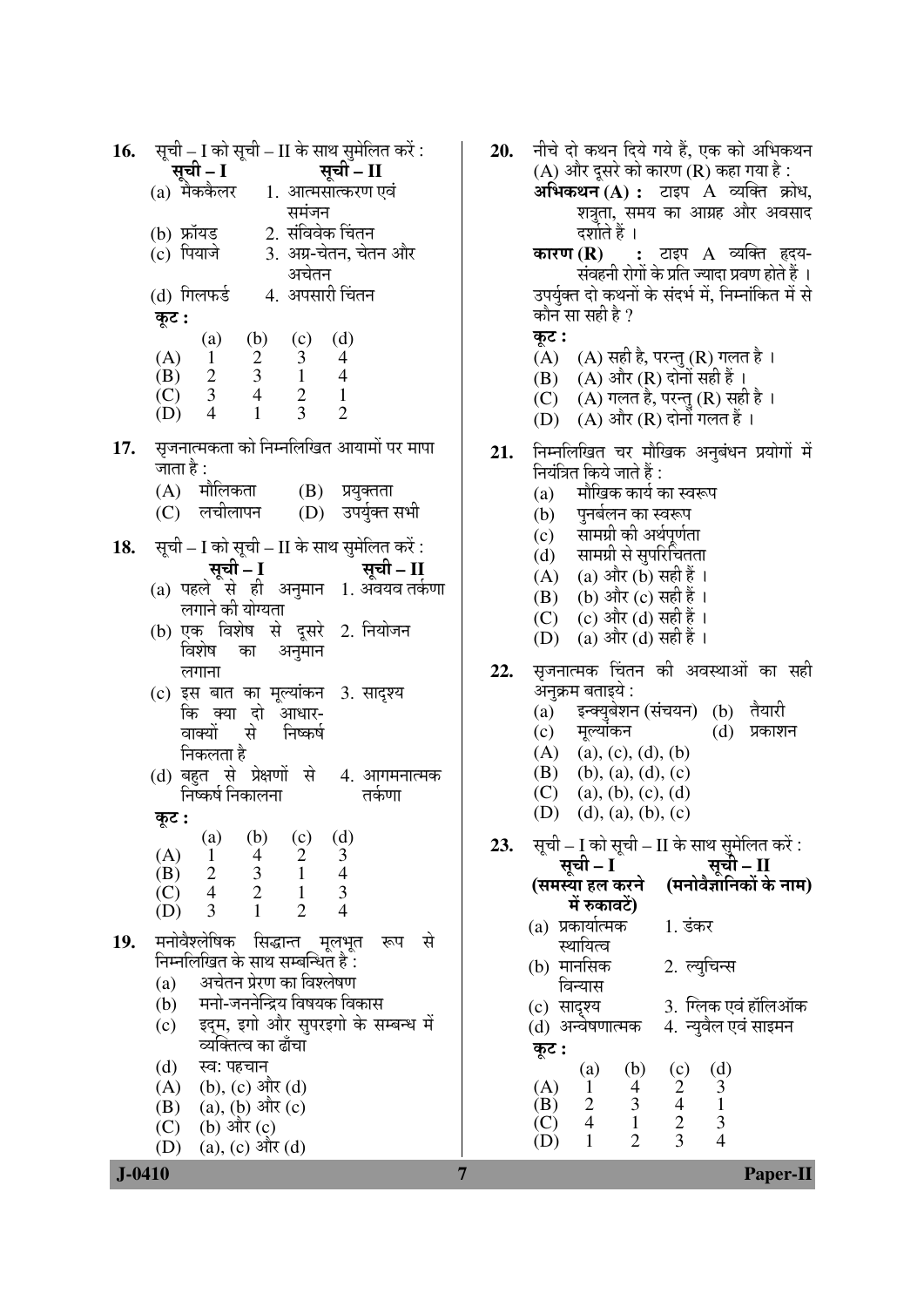- **24.** With the help of classical conditioning emotional responses
	- (A) are learned best
	- (B) are equal to other responses<br>(C) are learned very slowly
	- (C) are learned very slowly<br>(D) are learned only wh
	- are learned only when US (Unconditioned Stimulus) is powerful
- **25.** Given below are two statements, one labelled as Assertion (A) and the other labelled as Reason (R).
	- **Assertion (A) :** Humans are motivated by needs beyond basic biological survival.
	- **Reason (R) :** Individuals strive to achieve self improvement.

 In the context of the above two statements, which one of the following is correct ?

**Codes :** 

- (A) Both (A) and (R) are true and (R) is the correct explanation.
- (B) Both (A) and (R) are true, but (R) is not the correct explanation.
- $(C)$  (A) is true, but  $(R)$  is false.
- (D) (A) is false, but (R) is true.
- **26.** According to Witkin the 'fieldindependent subjects are
	- (A) More analytical
	- (B) More influenced by the frame
	- (C) More conforming
	- (D) Sensitive to context
- **27.** Match List I with List II with most appropriate combinations.<br>List  $- I$  List  $- I$ 
	- List II (a) Internalconsistency 1. Product moment correlation
	- reliability. (b) Split-half reliability. 2. Spearman-Brown prophecy formula (c) Relationship between reliability and length 3. Rulona-formula
		- of test.
	- (d) Test-retest reliability 4. Kudor-Richardson formula
	- **Codes :**

|                          | (a) | $\mathbf{b}$ | $^{\prime}$ c) | d) |  |
|--------------------------|-----|--------------|----------------|----|--|
| íΔ                       |     | ◠            |                |    |  |
| $\overleftrightarrow{B}$ |     | י ׳          |                |    |  |
| $\sim$                   |     |              | $\rightarrow$  |    |  |
|                          |     |              | - 1            |    |  |

- **28.** Which of the following is not a criterion based validity ?
	- (A) Concurrent validity
	- (B) Face validity
	- (C) Factorial validity
	- (D) Predictive validity
- **29.** While constructing a test on Anxiety, Item Discrimination means
	- (A) Persons high and low on Anxiety will score differently on that item.
	- (B) The scores of two individuals will be different on that item irrespective of their being high or low on Anxiety.
	- (C) The scores of two persons who are high and low on Anxiety will have same score on that item.
	- (D) Person high on Anxiety will score higher on that item and nothing can be said about the person low on Anxiety.
- **30. Assertion (A) :** Culture fair intelligence test measures fluid intelligence.
	- **Reason (R) :** Fluid intelligence is biologically determined.  **Codes :** 
		-
	- (A) (A) is true, but  $(R)$  is false.<br>(B) (A) is false, but  $(R)$  is true.
	- $(A)$  is false, but  $(R)$  is true.
	- (C) Both (A) and (R) are true, but<br>(R) is not the correct is not the correct explanation.
	- (D) Both (A) and (R) are true and (R) is the correct explanation.
- **31. Assertion (A) :** Personality traits measured by 16 PF are source traits.
	- **Reason (R) : Cattell used** oblique rotation to identify personality traits.

#### **Codes :**

- (A) Both (A) and (R) are true and (R) is the correct explanation.
- (B) (A) is true, but  $(R)$  is false.
- $(C)$  (A) is false, but  $(R)$  is true.
- (D) Both (A) and (R) are true, but<br>(R) is not the correct (R) is not the correct explanation.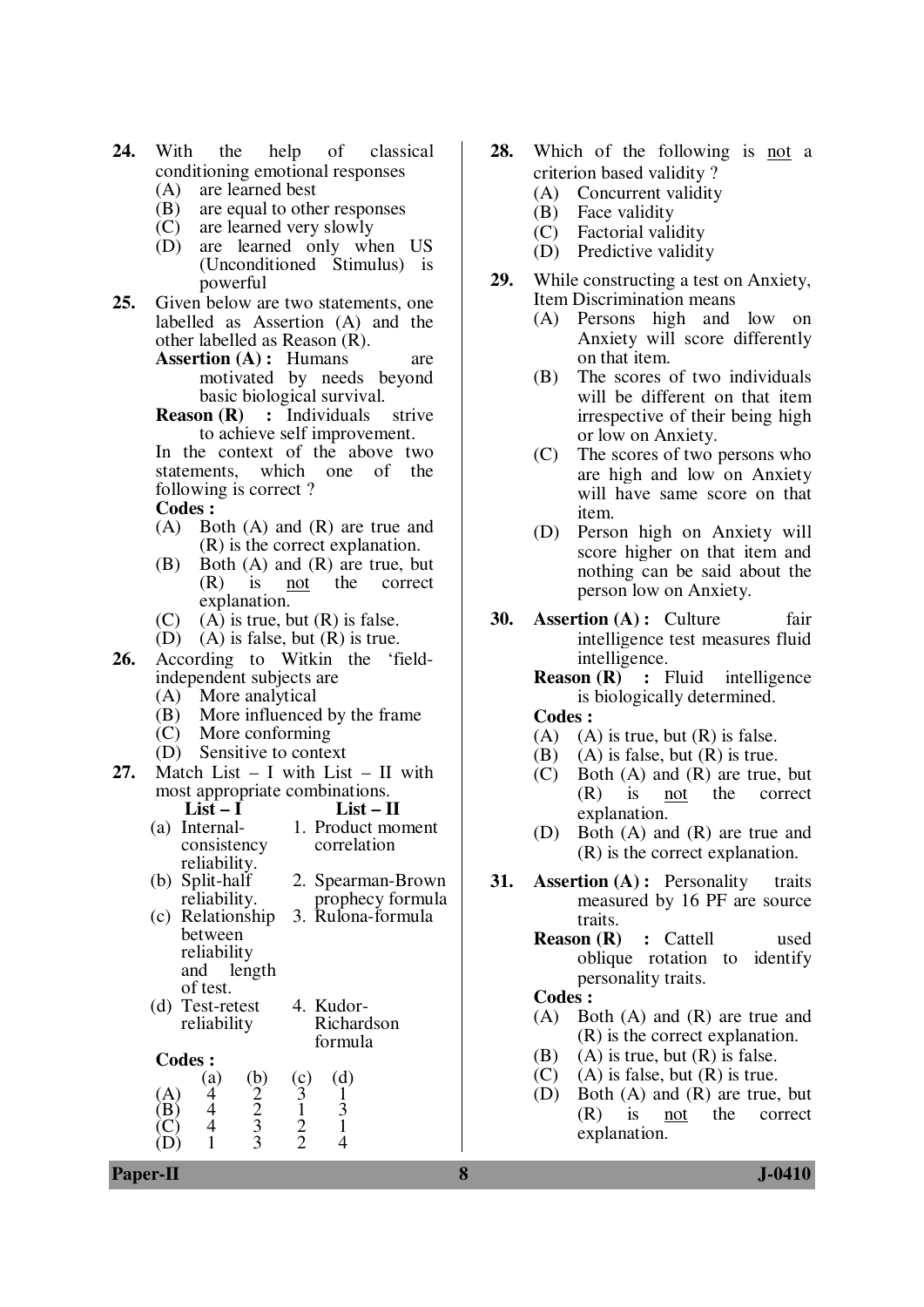| (A) सबसे अच्छा सीखते हैं ।<br>(B) दूसरी अनुक्रियाओं के समान होते हैं ।<br>(C) बहुत धीरे से सीखते हैं ।<br>(D)  जब अनानुबंधित उद्दीपन शक्तिमान हो<br>तभी सीखर्ते हैं ।<br>नीचे दो कथन दिये गये हैं, एक का नाम<br>25.<br>अभिकथन (A) और दूसरे का (R) है :<br><b>अभिकथन (A) :</b> मानव मूलभूत जैविक<br>उत्तरजीविता के परे आवश्यकताओं द्वारा<br>अभिप्रेरित होते हैं ।<br><b>कारण (R) :</b> व्यक्ति स्व-उत्कृष्टता के<br>लिये प्रयत्न करते हैं ।<br>उपर्युक्त दो कथनों के संदर्भ में, निम्नांकित में से<br>कौन सा सही है ?<br>कूट :<br>(A) (A) और (R) दोनों सत्य हैं और (R)<br>सही व्याख्या है ।<br>(B) (A) और (R) दोनों सत्य हैं, परन्तु (R),<br>(A) की सही व्याख्या <u>नहीं</u> है ।<br>$(C)$ $(A)$ सत्य है, परन्तु (R) असत्य है।<br>(D) (A) असत्य है, परन्तु (R) सत्य है।<br>विटकिन के अनुसार, क्षेत्रीय-स्वतन्त्र प्रयोज्य<br>26.<br>निम्नलिखित होते हैं :<br>(A) ज्यादा विश्लेषणात्मक<br>(B) पृष्ठभूमि द्वारा ज्यादा प्रभावित<br>(C) ज्यादा अनुरूप बनना<br>(D) संदर्भ के प्रति ज्यादा संवेदनशील<br>सूची – I को सूची – II के साथ सुमेलित करें<br>27.<br>और नीचे दिये कूटों की सहायता से सही उत्तर<br>का चयन करें :<br>सूची – I<br>सूची - II<br>(a) आंतरिक सघनता  1. उत्पाद-गीत सह-<br>विश्वसनीयता<br>सम्बन्ध<br>2. स्पीयरमैन – ब्राउन<br>(b) विभक्त-अर्द्ध<br>भविष्यवाणी सूत्र<br>विश्वसनीयता<br>(c) विश्वसनीयता<br>3. रुलोना सूत्र<br>और परीक्षण की<br>लम्बाई के बीच<br>सम्बन्ध<br>(d) परीक्षण-<br>4. कूडर – रिचर्डसन<br>पून:परीक्षण<br>सूत्र<br>विश्वसनीयता | 24. | पलासाफाय अनुषयन का मदद स सावागक<br>अनुक्रियाएँ |
|-------------------------------------------------------------------------------------------------------------------------------------------------------------------------------------------------------------------------------------------------------------------------------------------------------------------------------------------------------------------------------------------------------------------------------------------------------------------------------------------------------------------------------------------------------------------------------------------------------------------------------------------------------------------------------------------------------------------------------------------------------------------------------------------------------------------------------------------------------------------------------------------------------------------------------------------------------------------------------------------------------------------------------------------------------------------------------------------------------------------------------------------------------------------------------------------------------------------------------------------------------------------------------------------------------------------------------------------------------------------------------------------------------------------------------------------------------------|-----|------------------------------------------------|
|                                                                                                                                                                                                                                                                                                                                                                                                                                                                                                                                                                                                                                                                                                                                                                                                                                                                                                                                                                                                                                                                                                                                                                                                                                                                                                                                                                                                                                                             |     |                                                |
|                                                                                                                                                                                                                                                                                                                                                                                                                                                                                                                                                                                                                                                                                                                                                                                                                                                                                                                                                                                                                                                                                                                                                                                                                                                                                                                                                                                                                                                             |     |                                                |
|                                                                                                                                                                                                                                                                                                                                                                                                                                                                                                                                                                                                                                                                                                                                                                                                                                                                                                                                                                                                                                                                                                                                                                                                                                                                                                                                                                                                                                                             |     |                                                |
|                                                                                                                                                                                                                                                                                                                                                                                                                                                                                                                                                                                                                                                                                                                                                                                                                                                                                                                                                                                                                                                                                                                                                                                                                                                                                                                                                                                                                                                             |     |                                                |
|                                                                                                                                                                                                                                                                                                                                                                                                                                                                                                                                                                                                                                                                                                                                                                                                                                                                                                                                                                                                                                                                                                                                                                                                                                                                                                                                                                                                                                                             |     |                                                |
|                                                                                                                                                                                                                                                                                                                                                                                                                                                                                                                                                                                                                                                                                                                                                                                                                                                                                                                                                                                                                                                                                                                                                                                                                                                                                                                                                                                                                                                             |     |                                                |
|                                                                                                                                                                                                                                                                                                                                                                                                                                                                                                                                                                                                                                                                                                                                                                                                                                                                                                                                                                                                                                                                                                                                                                                                                                                                                                                                                                                                                                                             |     |                                                |
|                                                                                                                                                                                                                                                                                                                                                                                                                                                                                                                                                                                                                                                                                                                                                                                                                                                                                                                                                                                                                                                                                                                                                                                                                                                                                                                                                                                                                                                             |     |                                                |
|                                                                                                                                                                                                                                                                                                                                                                                                                                                                                                                                                                                                                                                                                                                                                                                                                                                                                                                                                                                                                                                                                                                                                                                                                                                                                                                                                                                                                                                             |     |                                                |
|                                                                                                                                                                                                                                                                                                                                                                                                                                                                                                                                                                                                                                                                                                                                                                                                                                                                                                                                                                                                                                                                                                                                                                                                                                                                                                                                                                                                                                                             |     |                                                |
|                                                                                                                                                                                                                                                                                                                                                                                                                                                                                                                                                                                                                                                                                                                                                                                                                                                                                                                                                                                                                                                                                                                                                                                                                                                                                                                                                                                                                                                             |     |                                                |
|                                                                                                                                                                                                                                                                                                                                                                                                                                                                                                                                                                                                                                                                                                                                                                                                                                                                                                                                                                                                                                                                                                                                                                                                                                                                                                                                                                                                                                                             |     |                                                |
|                                                                                                                                                                                                                                                                                                                                                                                                                                                                                                                                                                                                                                                                                                                                                                                                                                                                                                                                                                                                                                                                                                                                                                                                                                                                                                                                                                                                                                                             |     |                                                |
|                                                                                                                                                                                                                                                                                                                                                                                                                                                                                                                                                                                                                                                                                                                                                                                                                                                                                                                                                                                                                                                                                                                                                                                                                                                                                                                                                                                                                                                             |     |                                                |
|                                                                                                                                                                                                                                                                                                                                                                                                                                                                                                                                                                                                                                                                                                                                                                                                                                                                                                                                                                                                                                                                                                                                                                                                                                                                                                                                                                                                                                                             |     |                                                |
|                                                                                                                                                                                                                                                                                                                                                                                                                                                                                                                                                                                                                                                                                                                                                                                                                                                                                                                                                                                                                                                                                                                                                                                                                                                                                                                                                                                                                                                             |     |                                                |
|                                                                                                                                                                                                                                                                                                                                                                                                                                                                                                                                                                                                                                                                                                                                                                                                                                                                                                                                                                                                                                                                                                                                                                                                                                                                                                                                                                                                                                                             |     |                                                |
|                                                                                                                                                                                                                                                                                                                                                                                                                                                                                                                                                                                                                                                                                                                                                                                                                                                                                                                                                                                                                                                                                                                                                                                                                                                                                                                                                                                                                                                             |     |                                                |
|                                                                                                                                                                                                                                                                                                                                                                                                                                                                                                                                                                                                                                                                                                                                                                                                                                                                                                                                                                                                                                                                                                                                                                                                                                                                                                                                                                                                                                                             |     |                                                |
|                                                                                                                                                                                                                                                                                                                                                                                                                                                                                                                                                                                                                                                                                                                                                                                                                                                                                                                                                                                                                                                                                                                                                                                                                                                                                                                                                                                                                                                             |     |                                                |
|                                                                                                                                                                                                                                                                                                                                                                                                                                                                                                                                                                                                                                                                                                                                                                                                                                                                                                                                                                                                                                                                                                                                                                                                                                                                                                                                                                                                                                                             |     |                                                |
|                                                                                                                                                                                                                                                                                                                                                                                                                                                                                                                                                                                                                                                                                                                                                                                                                                                                                                                                                                                                                                                                                                                                                                                                                                                                                                                                                                                                                                                             |     |                                                |
|                                                                                                                                                                                                                                                                                                                                                                                                                                                                                                                                                                                                                                                                                                                                                                                                                                                                                                                                                                                                                                                                                                                                                                                                                                                                                                                                                                                                                                                             |     |                                                |
|                                                                                                                                                                                                                                                                                                                                                                                                                                                                                                                                                                                                                                                                                                                                                                                                                                                                                                                                                                                                                                                                                                                                                                                                                                                                                                                                                                                                                                                             |     |                                                |
|                                                                                                                                                                                                                                                                                                                                                                                                                                                                                                                                                                                                                                                                                                                                                                                                                                                                                                                                                                                                                                                                                                                                                                                                                                                                                                                                                                                                                                                             |     |                                                |
|                                                                                                                                                                                                                                                                                                                                                                                                                                                                                                                                                                                                                                                                                                                                                                                                                                                                                                                                                                                                                                                                                                                                                                                                                                                                                                                                                                                                                                                             |     |                                                |
|                                                                                                                                                                                                                                                                                                                                                                                                                                                                                                                                                                                                                                                                                                                                                                                                                                                                                                                                                                                                                                                                                                                                                                                                                                                                                                                                                                                                                                                             |     |                                                |
|                                                                                                                                                                                                                                                                                                                                                                                                                                                                                                                                                                                                                                                                                                                                                                                                                                                                                                                                                                                                                                                                                                                                                                                                                                                                                                                                                                                                                                                             |     |                                                |
|                                                                                                                                                                                                                                                                                                                                                                                                                                                                                                                                                                                                                                                                                                                                                                                                                                                                                                                                                                                                                                                                                                                                                                                                                                                                                                                                                                                                                                                             |     |                                                |
|                                                                                                                                                                                                                                                                                                                                                                                                                                                                                                                                                                                                                                                                                                                                                                                                                                                                                                                                                                                                                                                                                                                                                                                                                                                                                                                                                                                                                                                             |     |                                                |
|                                                                                                                                                                                                                                                                                                                                                                                                                                                                                                                                                                                                                                                                                                                                                                                                                                                                                                                                                                                                                                                                                                                                                                                                                                                                                                                                                                                                                                                             |     |                                                |
|                                                                                                                                                                                                                                                                                                                                                                                                                                                                                                                                                                                                                                                                                                                                                                                                                                                                                                                                                                                                                                                                                                                                                                                                                                                                                                                                                                                                                                                             |     |                                                |
|                                                                                                                                                                                                                                                                                                                                                                                                                                                                                                                                                                                                                                                                                                                                                                                                                                                                                                                                                                                                                                                                                                                                                                                                                                                                                                                                                                                                                                                             |     |                                                |
|                                                                                                                                                                                                                                                                                                                                                                                                                                                                                                                                                                                                                                                                                                                                                                                                                                                                                                                                                                                                                                                                                                                                                                                                                                                                                                                                                                                                                                                             |     |                                                |
|                                                                                                                                                                                                                                                                                                                                                                                                                                                                                                                                                                                                                                                                                                                                                                                                                                                                                                                                                                                                                                                                                                                                                                                                                                                                                                                                                                                                                                                             |     |                                                |
|                                                                                                                                                                                                                                                                                                                                                                                                                                                                                                                                                                                                                                                                                                                                                                                                                                                                                                                                                                                                                                                                                                                                                                                                                                                                                                                                                                                                                                                             |     |                                                |
|                                                                                                                                                                                                                                                                                                                                                                                                                                                                                                                                                                                                                                                                                                                                                                                                                                                                                                                                                                                                                                                                                                                                                                                                                                                                                                                                                                                                                                                             |     |                                                |
|                                                                                                                                                                                                                                                                                                                                                                                                                                                                                                                                                                                                                                                                                                                                                                                                                                                                                                                                                                                                                                                                                                                                                                                                                                                                                                                                                                                                                                                             |     |                                                |
|                                                                                                                                                                                                                                                                                                                                                                                                                                                                                                                                                                                                                                                                                                                                                                                                                                                                                                                                                                                                                                                                                                                                                                                                                                                                                                                                                                                                                                                             |     |                                                |
|                                                                                                                                                                                                                                                                                                                                                                                                                                                                                                                                                                                                                                                                                                                                                                                                                                                                                                                                                                                                                                                                                                                                                                                                                                                                                                                                                                                                                                                             |     |                                                |
|                                                                                                                                                                                                                                                                                                                                                                                                                                                                                                                                                                                                                                                                                                                                                                                                                                                                                                                                                                                                                                                                                                                                                                                                                                                                                                                                                                                                                                                             |     | कूट                                            |
| (b) $\frac{2}{2}$ $\frac{3}{3}$ $\frac{3}{3}$<br>(d)<br>(c) $\frac{3}{1}$ $\frac{1}{2}$ 2<br>(a)<br>$\overline{\mathcal{A}}$                                                                                                                                                                                                                                                                                                                                                                                                                                                                                                                                                                                                                                                                                                                                                                                                                                                                                                                                                                                                                                                                                                                                                                                                                                                                                                                                |     |                                                |
| $\begin{array}{c} (A) \\ (B) \end{array}$<br>$\begin{array}{c} 1 \\ 3 \\ 1 \end{array}$                                                                                                                                                                                                                                                                                                                                                                                                                                                                                                                                                                                                                                                                                                                                                                                                                                                                                                                                                                                                                                                                                                                                                                                                                                                                                                                                                                     |     |                                                |
| $\frac{4}{4}$                                                                                                                                                                                                                                                                                                                                                                                                                                                                                                                                                                                                                                                                                                                                                                                                                                                                                                                                                                                                                                                                                                                                                                                                                                                                                                                                                                                                                                               |     |                                                |
| 1<br>$\overline{4}$                                                                                                                                                                                                                                                                                                                                                                                                                                                                                                                                                                                                                                                                                                                                                                                                                                                                                                                                                                                                                                                                                                                                                                                                                                                                                                                                                                                                                                         |     |                                                |

- कसौटी आधारित वैधता निम्नांकित में से कौन 28. सी नहीं है ?
	- $(A)$  समवर्ती वैधता

 $\overline{\cdots}$ 

- आभासी वैधता (B)
- (C) कारक वैधता
- $(D)$ भविष्यसूचक वैधता
- 29. चिन्ता पर परीक्षण निर्मित करते समय, पद में भेद का अर्थ है
	- (A) चिंता पर उच्च और निम्न व्यक्ति के उस पद पर भिन्न प्राप्तांक होंगे ।
	- (B) चिंता पर उच्च या निम्न होने पर ध्यान दिये बिना दो व्यक्तियों के स्कोर भिन्न होंगे ।
	- (C) चिंता पर उच्च एवं निम्न दो व्यक्तियों के स्कोर उस पद पर स्कोर के समान होंगे ।
	- (D) चिंता पर उच्च व्यक्ति का उस पद पर स्कोर उच्च होगा और जो व्यक्ति चिंता पर निम्न है उसके बारे में कुछ नहीं कहा जा सकता है।
- अभिकथन (A) : संस्कृति मुक्त बुद्धि 30. परीक्षण तरल बुद्धि का माप करता है।
	- : तरल बुद्धि जैविक रूप से कारण $(R)$ निर्धारित होती है ।
	- कट :
	- (A) (A) सत्य है, परन्तु (R) असत्य है।
	- (B) (A) असत्य है, परन्तु (R) सत्य है।
	- (C) (A) और (R) दोनों सत्य हैं, परन्तु (R), (A) की सही व्याख्या नहीं है।
	- (D) (A) और (R) दोनों सत्य हैं और (R),  $(A)$  की सही व्याख्या है।
- अभिकथन $(A)$ : 16 PF द्वारा मापे गये 31. व्यक्तित्व शील गुण स्रोत शील गुण होते हैं ।
	- ने व्यक्तित्व कारण $(R)$ : कैटल शीलगणों की पहचान करने के लिये त्रिर्यक घुर्णन का उपयोग किया ।

## कुट :

- (A) (A) और (R) दोनों सत्य हैं और (R),  $(A)$  की सही व्याख्या है।
- (B) (A) सत्य है, परन्तु (R) असत्य है।
- (A) असत्य है, परन्तु (R) सत्य है ।  $(C)$
- (D)  $(A)$  और  $(R)$  दोनों सत्य हैं, परन्तु  $(R)$ , (A) की सही व्याख्या नहीं है ।

**J-0410** 

#### Paper-II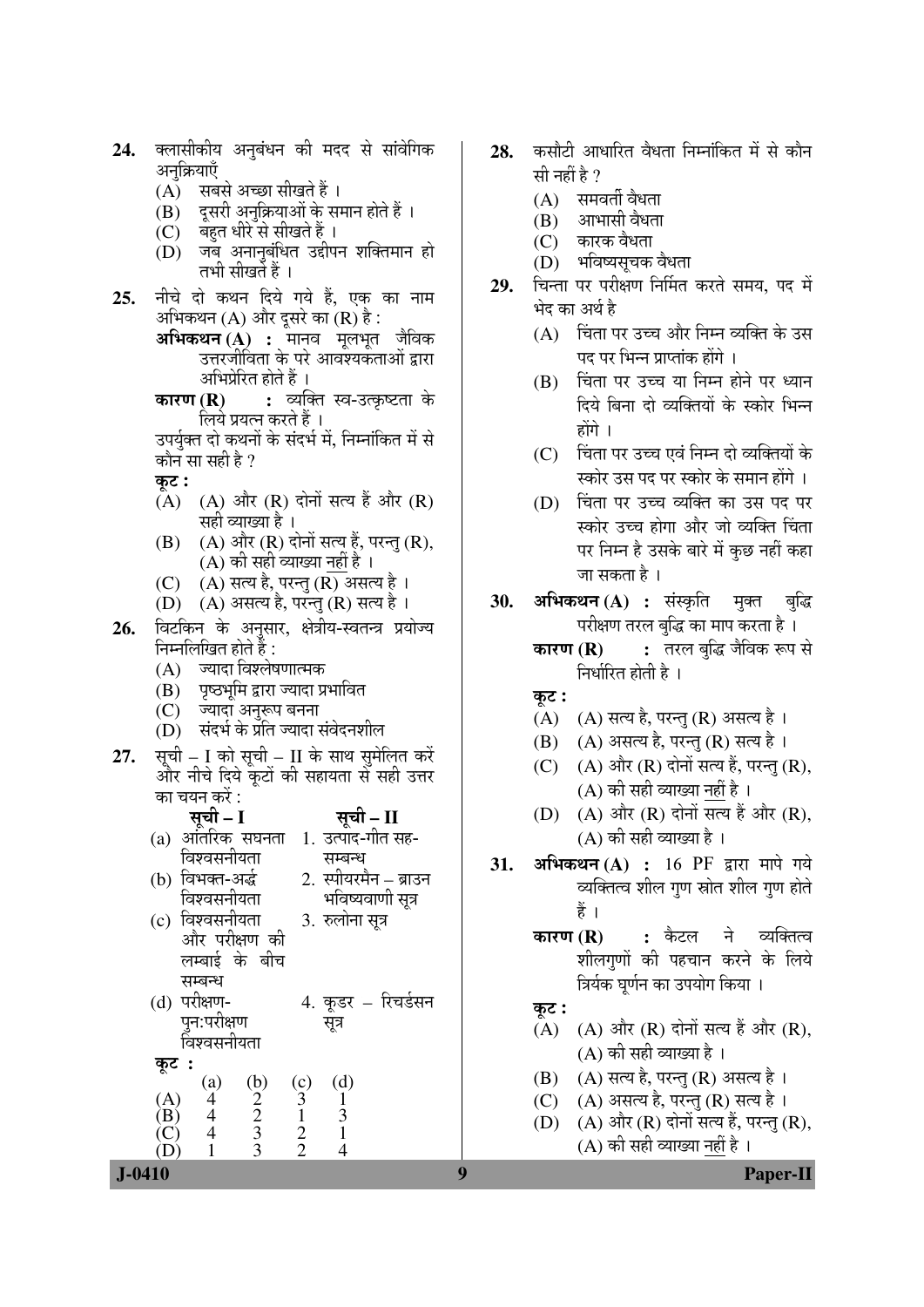- **32.** When number of independent variables in an experiment are increased, what will be the changes in the treatment and error components of total variance ?
	- (A) Error component will decrease and treatment component will increase.
	- (B) Error component will decrease and there will be no effect on treatment component.
	- (C) Error component will increase and treatment component will increase.
	- (D) Error component will increase and there will be no effect on treatment component.

## **33.** Match the following :

| $List-I$      | $List - II$          |
|---------------|----------------------|
| (a) Marbe     | 1. Inter-item        |
|               | association          |
| (b) Delse     | 2. Frequency effect  |
|               | in free recall       |
| (c) Zeller    | 3. Effect of failure |
|               | on memory            |
| (d) Zeigarnik | 4. Recall of         |
|               | interrupted task     |
| Codes:        |                      |
| (a) (b) (c)   | (d)                  |
|               |                      |

| (A) | 4   | 3 | 2            |   |
|-----|-----|---|--------------|---|
| (B) | 2   | 1 | 3            | 4 |
| (C) | - 3 | 2 | ı            | 4 |
| (D) |     | 4 | $\mathbb{Z}$ | 3 |

- **34.** If meaningfulness is taken on X axis and percentage of correct responses on Y axis, the curve will be
	- (A) negatively accelerated
	- (B) positively accelerated
	- (C) inverted U type
	- (D) S type
- **35.** If a subject is supposed to learn a list and relearn it in reverse order,
	- (a) Recall method leads to positive transfer.
	- (b) Anticipation method leads to no transfer.
	- (c) Recall method leads to negative transfer.
	- (d) Anticipation method leads to negative transfer.
	- (A) (a)  $\&$  (b) are correct.
	- (B) (a)  $\&$  (d) are correct.
	- (C) (c)  $\&$  (d) are correct.
	- (D) (b)  $\&$  (c) are correct.
- **36.** Capacity of sensory memory is
	- (A) always less than short term & long term memory.
	- (B) less than long term memory, but more than short term memory.
	- (C) equal to short term memory, but less than long term memory.
	- (D) more or less than short term memory depending on nature of the stimulus.
- **37.** Perception of figure & ground depends on
	- (a) size of two areas
	- (b) completeness of two areas
	- (c) brightness of two areas
	- (d) exposure time
	- $(A)$  (a), (b) & (d)
	- (B) (b), (c)  $& (d)$
	- (C) (a), (b),  $&$  (c)
	- (D) (b) only
- **38.** Phi phenomenon is seen best between
	- (A) 50 to 250 milli second
	- (B) 110 to 320 milli second
	- (C) 30 to 200 milli second
	- (D) 215 to 375 milli second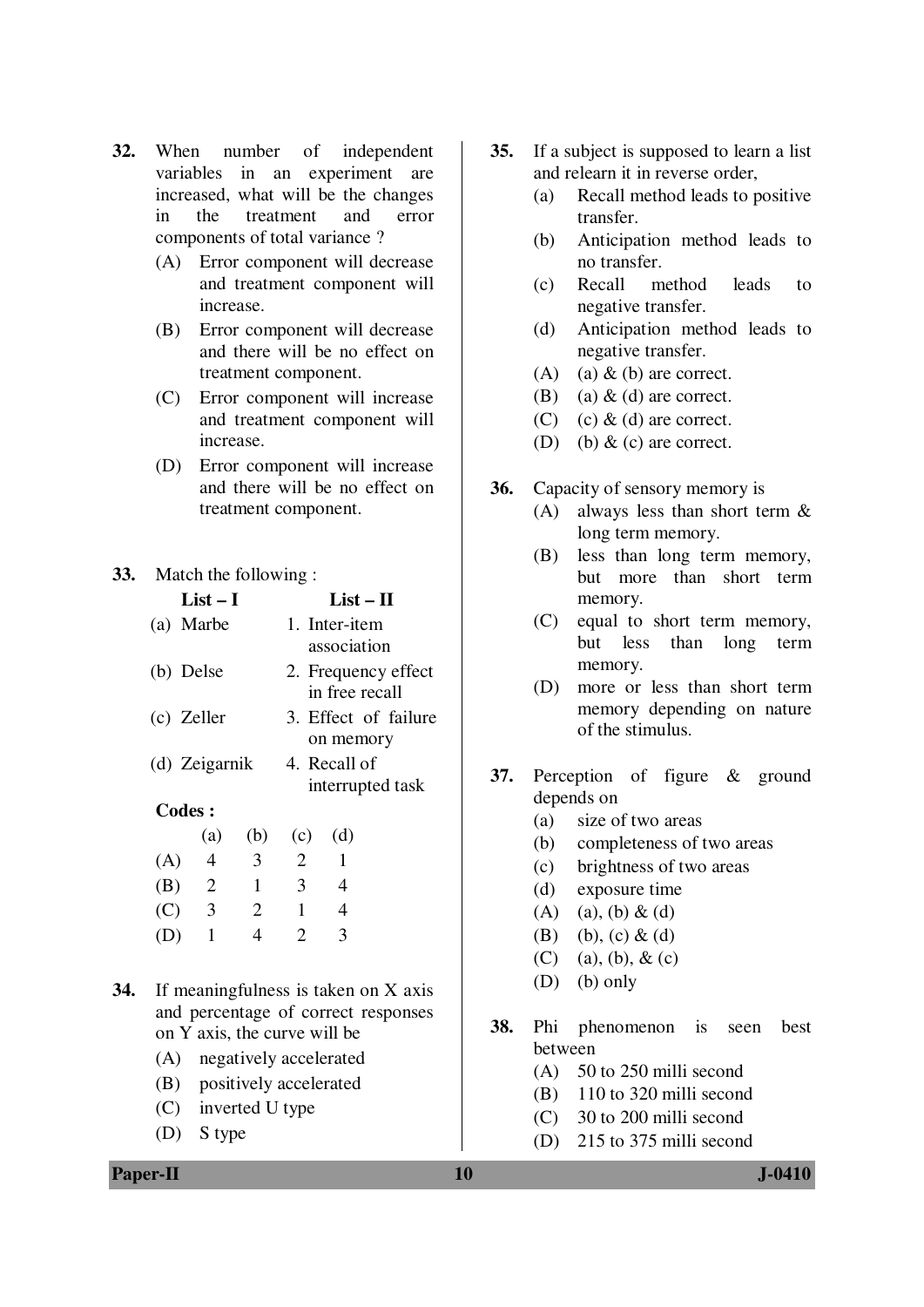- 32. जब किसी प्रयोग में स्वतन्त्र चरों की संख्या बढ जाती है, तो कुल प्रसरण के उपचार एवं त्रूटि घटकों में क्या परिवर्तन होगा  $\overline{\mathcal{V}}$ 
	- $(A)$  त्रटि घटक कम हो जाएँगे और उपचार घटक बढ जाएँगे ।
	- (B) त्रुटि घटक कम हो जाएंगे और उपचार घटकों पर कोई प्रभाव नहीं होगा ।
	- $(C)$  त्रीटे घटक बढ जाएंगे और उपचार घटक भी बढ जाएँगे ।
	- (D) त्र घटक बढ़ जाएँगे और उपचार घटकों पर कोई असर नहीं पड़ेगा ।
- **33.** सूची I को सूची II के साथ सुमेलित करें:
	- ÃÖæ"Öß  **I** ÃÖæ"Öß  **II**
	- (a) ´ÖÖ²Öì 1. †ÓŸÖ:¯Ö¤ü ÃÖÖÆü"ÖµÖÔ
	- $(b)$  डेलसे 2. स्वतन्त्र प्रत्याहवान में आवृत्ति प्रभाव
	- (c) ज़ेलर 3. स्मृति पर असफलता का प्रभाव
	- $(d)$  ज़ायगार्निक  $d$ . बीच में व्यवधान से अधरे कार्य का प्रत्याहवान

# æú™ü **:**

|     | (a)            |   | $(b)$ $(c)$                 | (d) |
|-----|----------------|---|-----------------------------|-----|
| (A) | 4              | 3 | $\mathbf{2}$                |     |
| (B) | $\overline{2}$ | 1 | 3                           | 4   |
| (C) | 3              | 2 | 1                           | 4   |
| (D) | $\mathbf{I}$   | 4 | $\mathcal{D}_{\mathcal{L}}$ | 3   |

- 34. यदि अर्थपूर्णता को X अक्ष पर लिया है और सही अनुक्रियाओं के प्रतिशत को  $\boldsymbol{\mathrm{Y}}$  अक्ष पर लिया जाता है, तो वक्र निम्नलिखित होगा :
	- $(A)$  नकारात्मक रूप से त्वरित
	- (B) सकारात्मक रूप से त्वरित
	- (C) उल्टा U प्रकार का
	- $(D)$   $S$  प्रकार का
- 35. यदि प्रयोज्य की सूची को स्मरण करना है और उसे उल्टे क्रम में पुन: स्मरण करना है, तो
	- $(a)$  प्रत्याहवान विधि सकारात्मक अंतरण की ओर अग्रसर करती है ।
	- (b) पूर्वानुमान विधि किसी अंतरण की ओर अग्रसर नहीं करती ।
	- (c) जिल्याहवान विधि नकारात्मक अंतरण की ओर अग्रसर करती है ।
	- $(d)$  । पूर्वानुमान विधि नकारात्मक अंतरण की ओर प्रवृत्त करती हैं ।
	- (A) (a) और (b) सही हैं ।
	- (B) (a) और (d) सही हैं ।
	- (C)  $(c)$  और (d) सही हैं ।
	- (D) (b) और (c) सही हैं ।
- 36. संवेदी स्मृति की क्षमता निम्नलिखित है:
	- $(A)$  अल्पकालिक और दीर्घकालिक स्मृति से हमेशा कम ।
	- (B) दीर्घकालिक स्मृति से कम परन्त् अल्पकालिक स्मृति से ज्यादा ।
	- (C) जल्पकालिक स्मृति के बराबर परन्तु दीर्घकालिक स्मृति से कम**।**
	- (D) उद्दीपक की प्रकृति के आधार पर अल्पकालिक स्मृति से ज्यादा या कम ।
- 37. पार्श्व और आकृति का प्रत्यक्षण निम्नलिखित पर  $\widehat{H}$ भीर करता है:
	- $(a)$  दो क्षेत्रों का आकार
	- (b) दो क्षेत्रों की पूर्णता
	- (c) दो क्षेत्रों की चमक
	- (d) प्रस्तुति समय
	- (A) (a), (b) और (d)
	- (B) (b), (c) और (d)
	- (C) (a), (b) और (c)
	- $(D)$  केवल  $(b)$
- 38. फाइ परिदृश्य निम्नलिखित के बीच सर्वोत्तम दिखाई पड़ता है :
	- $(A)$  50 से 250 मिलि सेकेण्ड
	- (B) 110 से 320 मिलि सेकेण्ड
	- (C) 30 से 200 मिलि सेकेण्ड
	- (D) 215 से 375 मिलि सेकेण्ड

 **J-0410 11 Paper-II**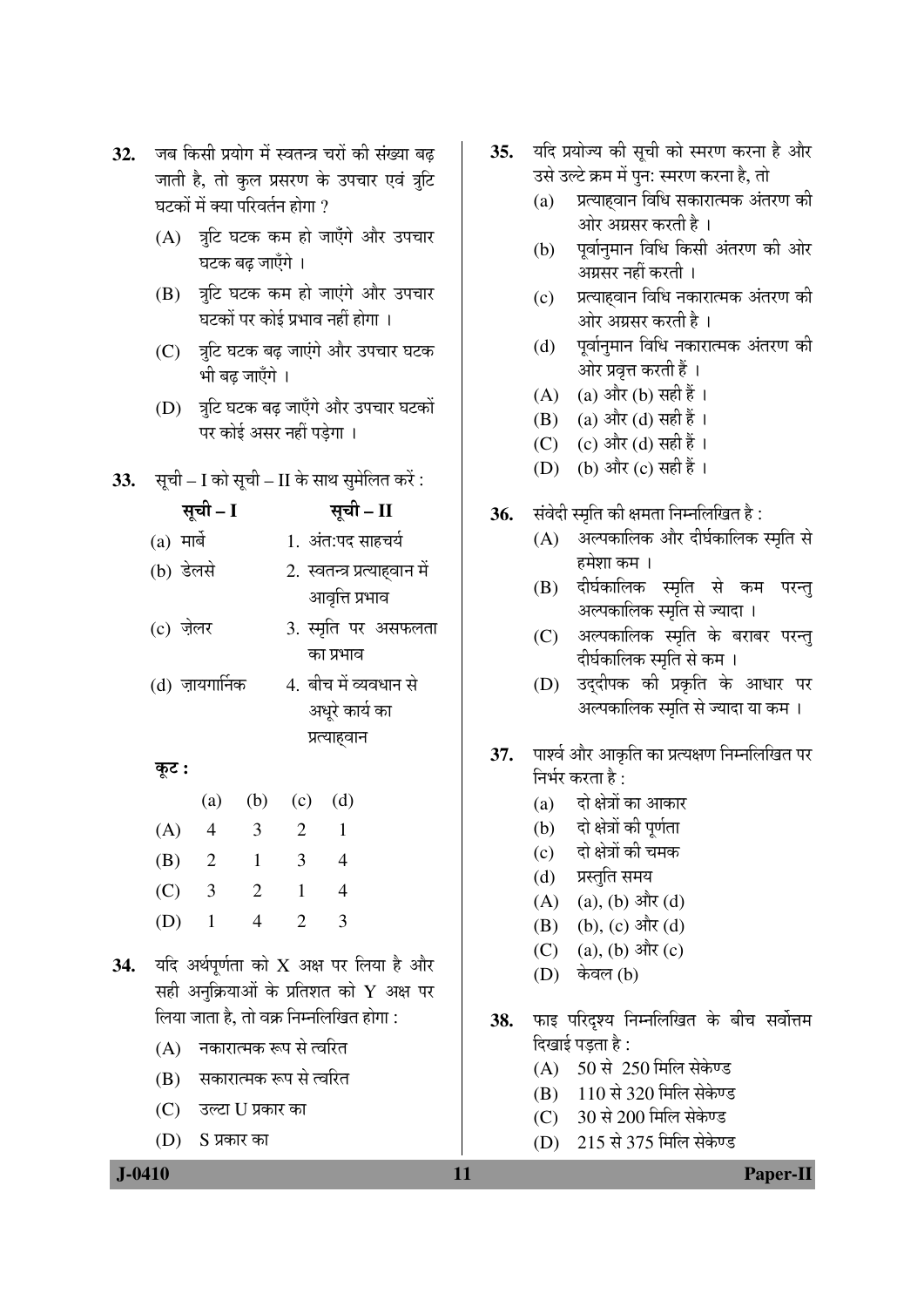| 39. |                                                |                                                 |                                                 |                                | Broadbent's model suggests                      | that        |  |
|-----|------------------------------------------------|-------------------------------------------------|-------------------------------------------------|--------------------------------|-------------------------------------------------|-------------|--|
|     |                                                |                                                 |                                                 |                                | early selection of items to                     | be          |  |
|     | attended is done on the basis of               |                                                 |                                                 |                                |                                                 |             |  |
|     | (A) Physical characteristics                   |                                                 |                                                 |                                |                                                 |             |  |
|     | (B) Semantic characteristics                   |                                                 |                                                 |                                |                                                 |             |  |
|     |                                                | (C) Interest                                    |                                                 |                                |                                                 |             |  |
|     |                                                | (D) Need                                        |                                                 |                                |                                                 |             |  |
| 40. |                                                |                                                 |                                                 |                                | Match the items of List $- I$ with              |             |  |
|     | $List - II$ .                                  |                                                 |                                                 |                                |                                                 |             |  |
|     |                                                | $List - I$                                      |                                                 |                                | $List - II$                                     |             |  |
|     |                                                |                                                 |                                                 |                                | (Researcher) (Field of Research)                |             |  |
|     | (a) Hebb                                       |                                                 |                                                 |                                | 1. Transcational                                |             |  |
|     |                                                |                                                 |                                                 |                                | functionalism                                   |             |  |
|     |                                                |                                                 |                                                 |                                |                                                 |             |  |
|     | (b) Adler                                      |                                                 |                                                 |                                | 2. Adaptation level                             |             |  |
|     | $(c)$ Ames                                     |                                                 |                                                 |                                | 3. Goal perception                              |             |  |
|     | (d) Koffka                                     |                                                 |                                                 |                                | 4. Cell assembly                                |             |  |
|     | <b>Codes:</b>                                  |                                                 |                                                 |                                |                                                 |             |  |
|     | (A)                                            | (a)                                             | (b)                                             | (c)                            | (d)<br>1                                        |             |  |
|     | (B)                                            |                                                 |                                                 | $\overline{4}$<br>$\mathbf{1}$ | $\overline{4}$                                  |             |  |
|     | (C)                                            | $\begin{bmatrix} 2 \\ 3 \\ 4 \end{bmatrix}$     | $\begin{array}{c} 3 \\ 2 \\ 3 \\ 4 \end{array}$ | $\mathbf{1}$                   |                                                 |             |  |
|     | (D)                                            | $\mathbf{1}$                                    |                                                 | $\overline{2}$                 | $\frac{2}{3}$                                   |             |  |
| 41. |                                                |                                                 |                                                 |                                | Ponzo illusion increases with                   |             |  |
|     | (a)                                            | age                                             |                                                 |                                |                                                 |             |  |
|     | (b)                                            | learning                                        |                                                 |                                |                                                 |             |  |
|     |                                                | (c) size of the stimulus                        |                                                 |                                |                                                 |             |  |
|     |                                                |                                                 |                                                 |                                | (d) brightness of the stimulus                  |             |  |
|     |                                                | $(A)$ (a) $\&$ (b)                              |                                                 |                                | (B) (c) $\&$ (d)                                |             |  |
|     |                                                | (C) (b) $\&$ (d)                                |                                                 |                                | (D) (c) $\&$ (b)                                |             |  |
|     |                                                |                                                 |                                                 |                                |                                                 |             |  |
| 42. | Match List $- I$ and List $- II$ .<br>$List-I$ |                                                 |                                                 |                                |                                                 |             |  |
|     |                                                |                                                 |                                                 |                                | $List-II$                                       |             |  |
|     |                                                | (Brain                                          |                                                 |                                | (Role in                                        |             |  |
|     |                                                | Physiology)                                     |                                                 |                                |                                                 | motivation) |  |
|     | (a) Medial                                     |                                                 |                                                 |                                | 1. General arousal                              |             |  |
|     |                                                | forebrain                                       |                                                 |                                |                                                 |             |  |
|     |                                                | bundle                                          |                                                 |                                |                                                 |             |  |
|     |                                                |                                                 |                                                 |                                | (b) Hypothalamus 2. Cognitive side              |             |  |
|     |                                                |                                                 |                                                 |                                | of motivation                                   |             |  |
|     | (c) Reticular                                  |                                                 |                                                 |                                | 3. Aggression and                               |             |  |
|     | activating                                     |                                                 |                                                 |                                | sex                                             |             |  |
|     | system                                         |                                                 |                                                 |                                |                                                 |             |  |
|     | (d) Cerebral cortex 4. Pleasure area           |                                                 |                                                 |                                |                                                 |             |  |
|     | <b>Codes:</b>                                  |                                                 |                                                 |                                |                                                 |             |  |
|     |                                                | (a)                                             | (b)                                             | (c)                            | (d)                                             |             |  |
|     | (A)                                            |                                                 |                                                 | 1                              |                                                 |             |  |
|     | (B)                                            |                                                 |                                                 |                                |                                                 |             |  |
|     | (C)                                            | $\begin{array}{c} 4 \\ 2 \\ 3 \\ 1 \end{array}$ | $\frac{3}{1}$ $\frac{2}{4}$                     | $\frac{3}{4}$                  | $\begin{array}{c} 2 \\ 4 \\ 1 \\ 3 \end{array}$ |             |  |
|     |                                                |                                                 |                                                 |                                |                                                 |             |  |

- **43. Assertion (A) :** In case of blind Braille readers, increase in sensory cortex surface area devoted to right forefinger is seen.
	- **Reason (R) :** Brain is very flexible and adjust the location of function if environment demands it.

 **Codes :** 

- (A) Assertion and Reason both are true and Reason is the explanation of Assertion.
- (B) Assertion and Reason both are true, but Reason is not the explanation of Assertion.
- (C) Assertion is true and Reason is false.
- (D) Assertion is false, but Reason is true.
- **44.** Hypothalamus plays an important role in
	- (a) motivation
	- (b) homeostasis
	- (c) emotional arousal
	- (d) memory
	- $(A)$  (a), (b) and (d)
	- $(B)$  (b),  $(c)$  and  $(d)$
	- (C) (a), (b) and (c)
	- (D) (b) and (d) only
- **45.** When physiological changes are treated as independent variable in learning experiment ?
	- (A) A drug is injected to the subject before learning.
	- (B) A drug is injected to the subject after learning.
	- (C) Physiological changes resulting from learning are recorded.
	- (D) Physiological changes correlated with forgetting are recorded.

**Paper-II 12 J-0410**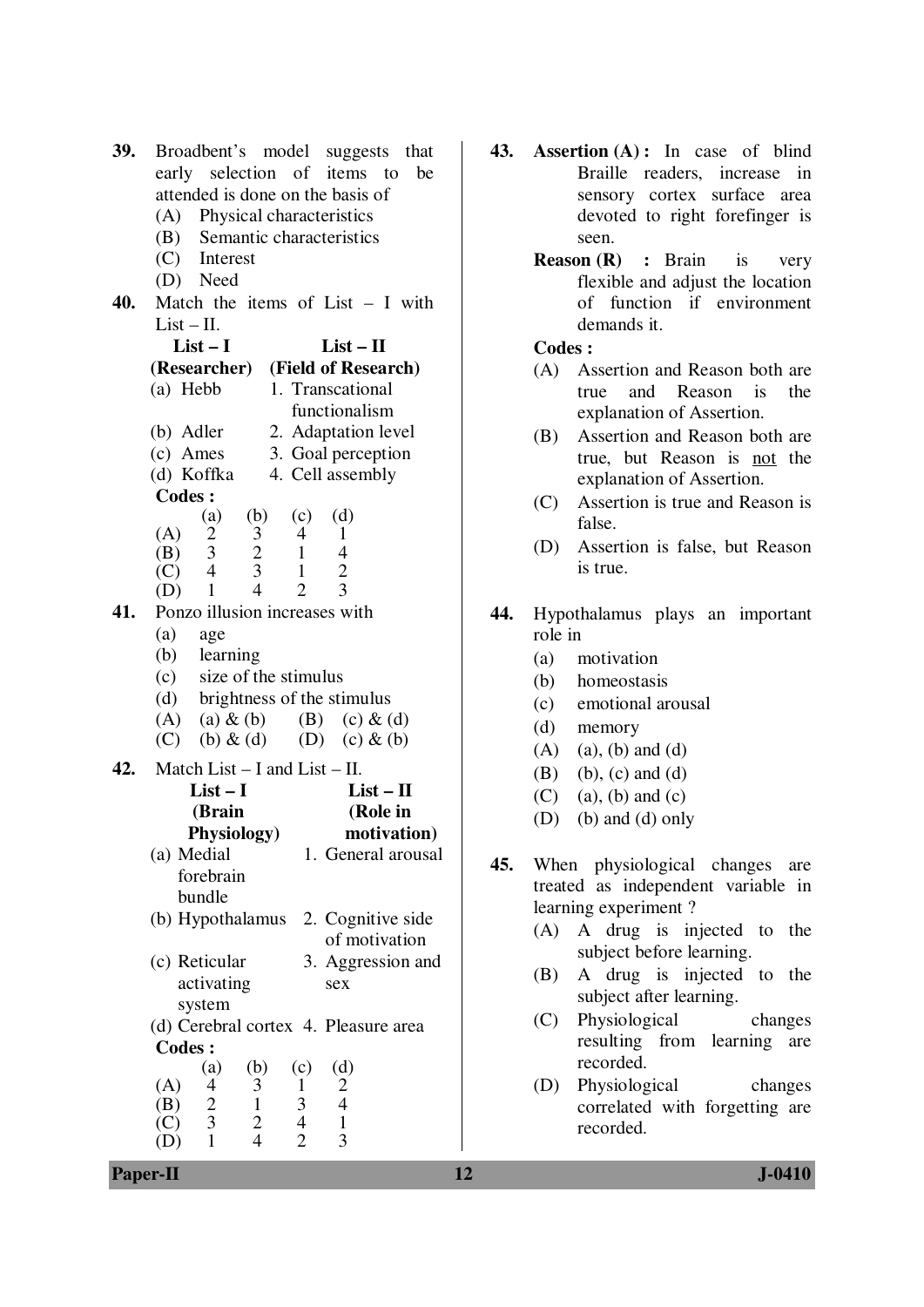| 39.    | ब्रोडबेंट का मॉडल बताता है कि जिन पदों पर<br>ध्यान दिया जाना है उनका प्रारम्भिक चयन                                                              | 43. | नीचे दो कथन दिये गये हैं, नीचे दिये कूटों की<br>सहायता से सही उत्तर का चयन करें : |  |  |
|--------|--------------------------------------------------------------------------------------------------------------------------------------------------|-----|-----------------------------------------------------------------------------------|--|--|
|        | निम्नलिखित के आधार पर होता है :<br>(A) शारीरिक विशेषताएँ                                                                                         |     | अभिकथन (A) : अंध ब्रेल पाठकों के                                                  |  |  |
|        | (B) शब्दार्थ विशेषताएँ                                                                                                                           |     | मामले में, संवेदी वल्कुट सतह क्षेत्र                                              |  |  |
|        | $(C)$ रुचि<br>(D) आवश्यकता                                                                                                                       |     | जिसका सम्बन्ध दायीं तर्जनी से है,<br>दिखाई देता है ।                              |  |  |
|        |                                                                                                                                                  |     | <b>कारण (R) :</b> मस्तिष्क बहुत लचकदार                                            |  |  |
| 40.    | सूची – I को सूची – II के साथ मिलान करें :<br>सूची – I                                                                                            |     | होता है और वातावरण की माँग या                                                     |  |  |
|        | ्रसूची – II<br>(शोधकर्ता) (शोध का क्षेत्र)                                                                                                       |     | जरूरत के अनुसार कार्य के स्थान-                                                   |  |  |
|        | (a) हेब                                     1. संव्यवहार प्रकार्यवाद                                                                             |     | निर्धारण के साथ सामंजस्य करता है ।                                                |  |  |
|        | (b) एडलर 2. अनुकूलन स्तर                                                                                                                         |     | (A) और $(R)$ दोनों सत्य हैं और $(R)$ ,<br>(A)                                     |  |  |
|        | (c) एम्स $\qquad$ 3. लक्ष्य प्रत्यक्षण<br>(d) कॉफ्का 4. कोशिका संगठन                                                                             |     | (A) की व्याख्या है।                                                               |  |  |
|        | कूट :                                                                                                                                            |     | (A) और (R) दोनों सत्य हैं, परन्तु (R),<br>(B)                                     |  |  |
|        | (d)<br>(a)<br>(b)<br>(c)                                                                                                                         |     | (A) की व्याख्या नहीं है ।                                                         |  |  |
|        | (A)<br>$2 \quad 3$<br>4 1<br>$3 \t 2 \t 1 \t 4$<br>(B)                                                                                           |     | $(A)$ सत्य है और $(R)$ असत्य है ।<br>(C)                                          |  |  |
|        | $\frac{1}{2}$<br>$\overline{\mathbf{3}}$<br>$4\overline{ }$<br>$\overline{\phantom{a}}$<br>(C)                                                   |     | (D) (A) असत्य है और (R) सत्य है।                                                  |  |  |
|        | $\overline{3}$<br>$\overline{4}$<br>$\overline{2}$<br>$\mathbf{1}$<br>(D)                                                                        |     |                                                                                   |  |  |
| 41.    | पॉन्ज़-भ्रम निम्नलिखित के साथ बढ़ता है :                                                                                                         | 44. | हाइपोथैलेमस (अधश्चेतक) निम्नलिखित में<br>महत्त्वपूर्ण भूमिका अदा करता है :        |  |  |
|        | (a)<br>आयु<br>(b) अधिगम                                                                                                                          |     | अभिप्रेरणा<br>(a)                                                                 |  |  |
|        | (c) उद्दीपन का आकार                                                                                                                              |     | (b)<br>समावस्थान                                                                  |  |  |
|        | (d) उद्दीपन की चमक<br>(A) (a) $3\pi$ (b) (B) (c) $3\pi$ (d)                                                                                      |     | संवेगात्मक भावप्रबोधन<br>(c)                                                      |  |  |
|        | (b) और (d) (D) (c) और (b)<br>(C)                                                                                                                 |     | स्मृति<br>(d)                                                                     |  |  |
|        |                                                                                                                                                  |     | (A) (a), (b) और (d)                                                               |  |  |
| 42.    | सूची – I को सूची – II के साथ सुमेलित करें :<br>सूची – II<br>सूची – I                                                                             |     | (b), $(c)$ और $(d)$<br>(B)                                                        |  |  |
|        | (अभिप्रेरणा में भूमिका)<br>(मस्तिष्क                                                                                                             |     | $(a), (b)$ और $(c)$<br>(C)                                                        |  |  |
|        | फिज़ियोलॉजी)                                                                                                                                     |     | (D) सिर्फ (b) और (d)                                                              |  |  |
|        | (a) चिकित्सीय<br>1. सामान्य भावप्रबोधन<br>अग्रमस्तिष्क समूह                                                                                      |     |                                                                                   |  |  |
|        | 2. अभिप्रेरणा का<br>(b) अधश्चेतक                                                                                                                 | 45. | जब अधिगम सम्बन्धी प्रयोग में शारीरिक रचना                                         |  |  |
|        | (हाइपोथैलेमस)<br>संज्ञानात्मक पहलु                                                                                                               |     | सम्बन्धी परिवर्तनों को स्वतन्त्र चरों के रूप में                                  |  |  |
|        | (c) जालाकार सक्रियण<br>3. आक्रमण (लड़ाई)<br>और यौन वृत्ति<br>तन्त्र                                                                              |     | लिया जाता है, तो                                                                  |  |  |
|        | (d) प्रमस्तिष्कीय<br>4. मनोरंजन क्षेत्र<br>वल्कुट (बाहरी                                                                                         |     | अधिगम से पूर्व प्रयोज्य को औषध का<br>(A)<br>इन्जेक्शन दिया जाता है ।              |  |  |
|        | त्वचा)<br>कूट :                                                                                                                                  |     | अधिगम के पश्चात् प्रयोज्य को औषध<br>(B)<br>का इन्जेक्शन दिया जाता है ।            |  |  |
|        | (d)<br>(b)<br>(c)<br>$\left( a\right)$<br>$\overline{c}$<br>(A)<br>3<br>4<br>1<br>$\overline{2}$<br>3<br>(B)<br>$\overline{1}$<br>$\overline{4}$ |     | अधिगम से आए शारीरिक परिवर्तनों को<br>(C)<br>लिपिबद्ध किया जाता है ।               |  |  |
|        | 3 <sup>7</sup><br>2<br>$\overline{4}$<br>(C)<br>$\mathbf{1}$                                                                                     |     | विस्मरण के साथ सहसम्बन्धित दैहिक<br>(D)                                           |  |  |
|        | $\overline{2}$<br>3<br>$\overline{4}$<br>$\mathbf{1}$<br>(D)                                                                                     |     | परिवर्तनों को लिपिबद्ध किया जाता है ।                                             |  |  |
| J-0410 |                                                                                                                                                  | 13  | <b>Paper-II</b>                                                                   |  |  |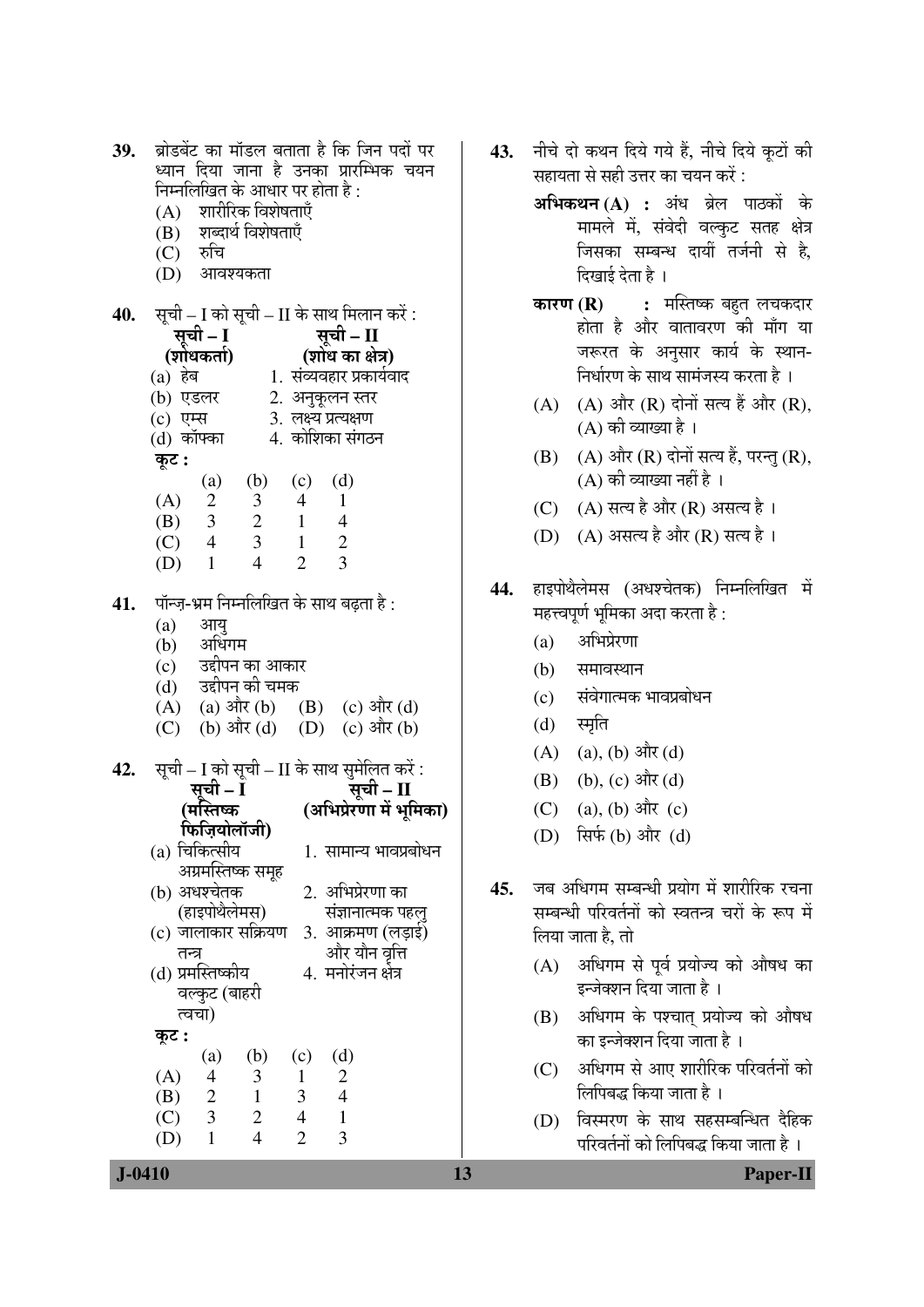- **46. Assertion (A) :** In some researches it was found that immediate serial recall of verbal items varying in meaning was facilitated with visual input for Chinese subjects but auditory
	- for American subjects.<br>Reason (R) : Possibility **Possibility** of visual versus auditory confusion varies according to nature of a particular language.

# **Codes :**

- (A) Assertion and Reason both are true and Reason is the correct explanation of Assertion.
- (B) Assertion and Reason both are true, but Reason is not the correct explanation of Assertion.
- (C) Assertion is true, but Reason is false.
- (D) Assertion and Reason both are false.
- **47. Assertion (A) :** Most functions of brain are contra laterally controlled, i.e. information of one side of body is received by hemisphere on opposite side of brain.
	- **Reason (R) :** Many functions are duplicated in both hemispheres, though there are differences in function.

#### **Codes :**

- (A) Assertion is true and Reason is true and Reason is the correct explanation of Assertion.
- (B) Assertion is true and Reason is also true, but Reason is not the correct explanation of Assertion.
- (C) Assertion is true, but Reason is false.
- (D) Assertion is false, but Reason is true.
- **48.** Once Pavlov was called to his student's laboratory to watch laboratory to watch<br>onditioning with dog. classical conditioning However, the dog did not salivate<br>irrespective of appropriate irrespective of appropriate procedures. The reason was
	- (A) induction effect<br>(B) external inhibition
	- external inhibition
	- (C) inhibition of inhibition<br>(D) internal inhibition
	- internal inhibition

# **49.** Match List – I with List – II.

## **List – I List – II**

- (a) Trace conditioning 1. When CS and US occurs together. (b) Delayed conditioning 2. CS appears first, it disappears then US appears. (c) Simultaneous conditioning 3. CS appears first but also present when the US
- (d) Backward conditioning 4. When US is presented first and after the

#### disappearance of US, CS is presented.

appears.

#### **Codes :**

|     | (a) |   | (b) (c) (d) |                             |
|-----|-----|---|-------------|-----------------------------|
| (A) | - 2 | 1 | 3           | 4                           |
| (B) | - 1 | 2 | 3           | 4                           |
| (C) | 4   | 3 | 1           | $\mathcal{D}_{\cdot}$       |
| (D) | -3  | 1 | 4           | $\mathcal{D}_{\mathcal{L}}$ |

- **50.** According to conceptual peg hypothesis, recall of paired associates depend upon the type of concept. There, highest to lowest order of recall is
	- (A) concrete-concrete, abstractconcrete, concrete-abstract, abstract-abstract.
	- (B) concrete-concrete, concreteabstract, abstract-concrete, abstract-abstract.
	- (C) concrete-abstract, concreteconcrete, abstract-concrete, abstract-abstract.
	- (D) concrete-concrete, abstractabstract, abstract-concrete, concrete-abstract.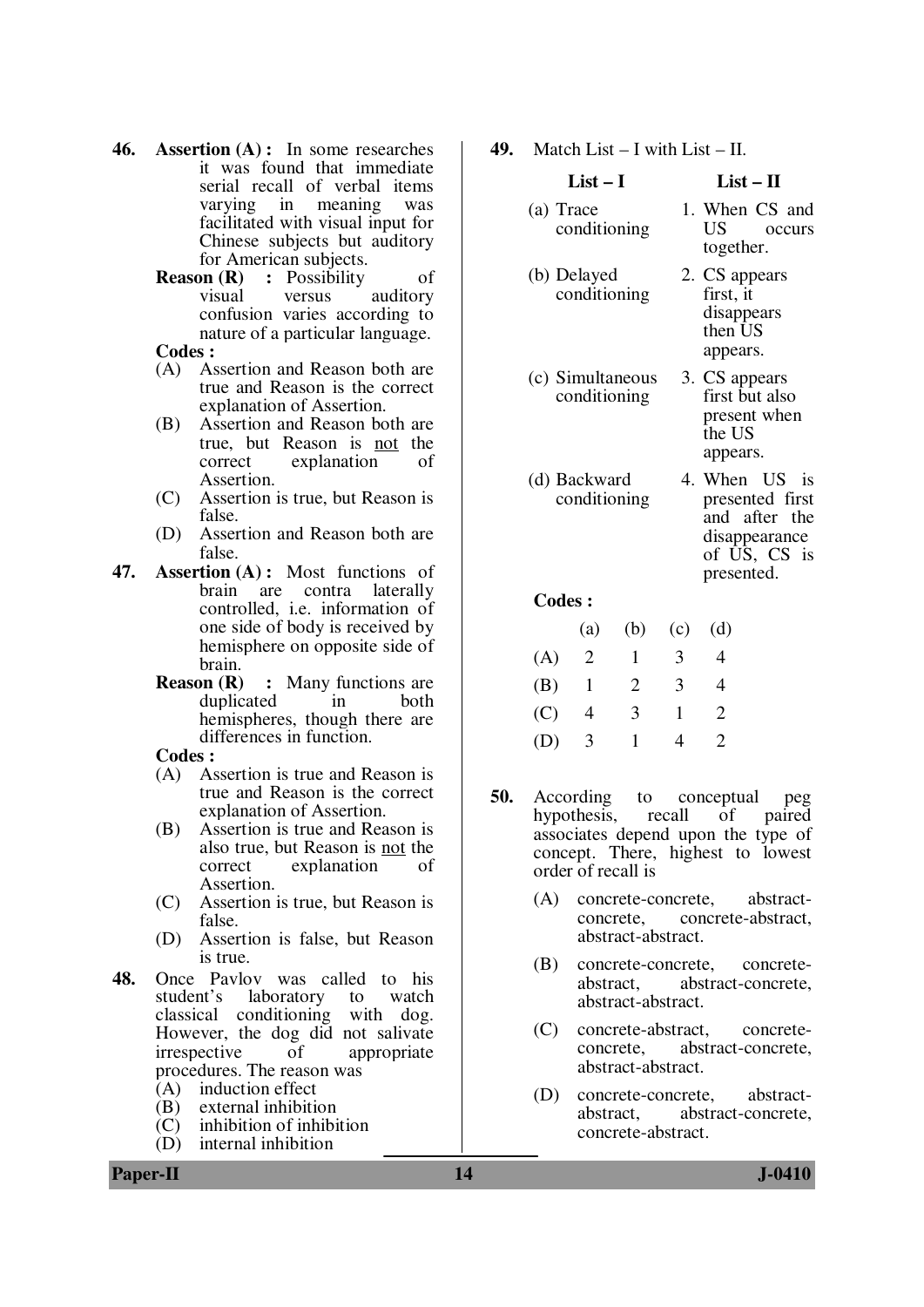- **46. अभिकथन (A) :** कुछ शोधकार्यों में यह पाया गया कि भिन्न-भिन्न अर्थों के ञाचिक पदों का तुरन्त क्रमिक पुन:स्मरण चीनी प्रयोज्यों के लिये दष्टि आगत से परन्तु अमेरिकन प्रयोज्यों के लिये श्रवण आगत से सुलभ बन गया था ।
	- **कारण (R) : दृष्टि बनाम श्रवण संभ्रम** की संभाव्यता विशेष भाषा की प्रकृति के अनुसार भिन्न-भिन्न होती है ।
	- कूट :
	- (A)  $\,$  अभिकथन तथा कारण दोनों सही हैं तथा कारण अभिकथन की सही व्याख्या करता है ।
	- $(B)$  अभिकथन एवं कारण दोनों सही हैं, परन्त कारण अभिकथन की सही व्याख्या −नहीं करता ।
	- (C) अभिकथन सही है. पर कारण गलत है ।
	- (D) अभिकथन एवं कारण दोनों गलत हैं ।
- **47. अभिकथन (A) :** मस्तिष्क के अधिकांश प्रकार्य प्रतिपक्षीय रूप से नियन्त्रित होते हैं, यानि कि शरीर के एक भाग की सचना मस्तिष्क के उल्टी तरफ गोलार्द्ध द्वारा पहुँचती है ।
	- **कारण (R) :** बहुत से कार्यों की दोनों गोलार्द्धों में प्रतिलिपियाँ बन जाती हैं यद्यपि कार्य में भिन्नताएँ होती हैं ।
	- कूट:
	- (A)  $(A)$  और  $(R)$  दोनों सत्य हैं और  $(R)$ , (A) की सही व्याख्या है ।
	- (B)  $(A)$  और  $(R)$  दोनों सत्य हैं, परंतु  $(R)$ , (A) की सही व्याख्या नहीं है ।
	- (C)  $(A)$  सत्य है और (R) असत्य है ।
	- (D)  $(A)$  असत्य है और (R) सत्य है।
- **48.** एक बार पावलोव को, उसके विद्यार्थी की प्रयोगशाला में कृत्ते के साथ क्लासीकीय अनुबंधन देखने के लिये बुलाया गया; परन्तु समस्त उपयुक्त कार्यविधियों के होते हुए भी उसने लार नहीं टपकाया । इसका कारण  $\widehat{H}$ म्नलिखित है $\,$ :
	- $(A)$  आगमन प्रभाव
	- $(B)$  बाहय अवरोध
	- (C) अवरोध का अवरोध
	- (D) आंतरिक अवरोध

**49.** सूची – I को सूची – II के साथ सुमेलित करें :

ÃÖæ"Öß **– I** ÃÖæ"Öß **– II**   $(a)$  अवशेष अनुबंधन 1. जब CS और US इकट्ठे आते हैं ।

- (b) विलम्बित अनुबंधन 2. पहले CS प्रकट होता है. वो गायब हो जाता है, फिर US प्रकट
- $(c)$  सहकालिक अनुबंधन 3. CS पहले प्रगट होता है, परन्तु जब  $US$ प्रगट होता है, तो वो
- (d) पूर्वगामी अनुबंधन
- विद्यमान होता है । 4. जब US पहले प्रकट होता है और US के गायब होने के बाद  $\mathop{\rm CS}\nolimits$

प्रकट होता है ।

होता है।

æú™ü **:**

|     | (a) | (b) |   | $(c)$ $(d)$ |
|-----|-----|-----|---|-------------|
| (A) | - 2 | 1   | 3 | 4           |
| (B) | 1   | 2   | 3 | 4           |
| (C) | 4   | 3   | 1 | 2           |
| (D) | 3   | 1   | 4 | 2           |

- 50. प्रत्ययात्मक वेग प्राक्कल्पना के अनुसार, युग्मित साहचरों का स्मरण अवधारणा के प्रकार पर निर्भर करता है । वहाँ, स्मरण का उच्चतम से निम्नतम क्रम निम्नलिखित है :
	- $(A)$  पूर्त-मूर्त, अमूर्त-मूर्त, मूर्त-अमूर्त, अमूर्त-अमर्त
	- (B) मूर्त-मूर्त, मूर्त-अमूर्त, अमूर्त-मूर्त, अमूर्त-अमर्त ।
	- (C) मूर्त-अमूर्त, मूर्त-मूर्त, अमूर्त-मूर्त, अमूर्त-अमूर्त ।
	- (D) मूर्त-मूर्त, अमूर्त-अमूर्त, अमूर्त-मूर्त मूर्त-अमूर्त ।